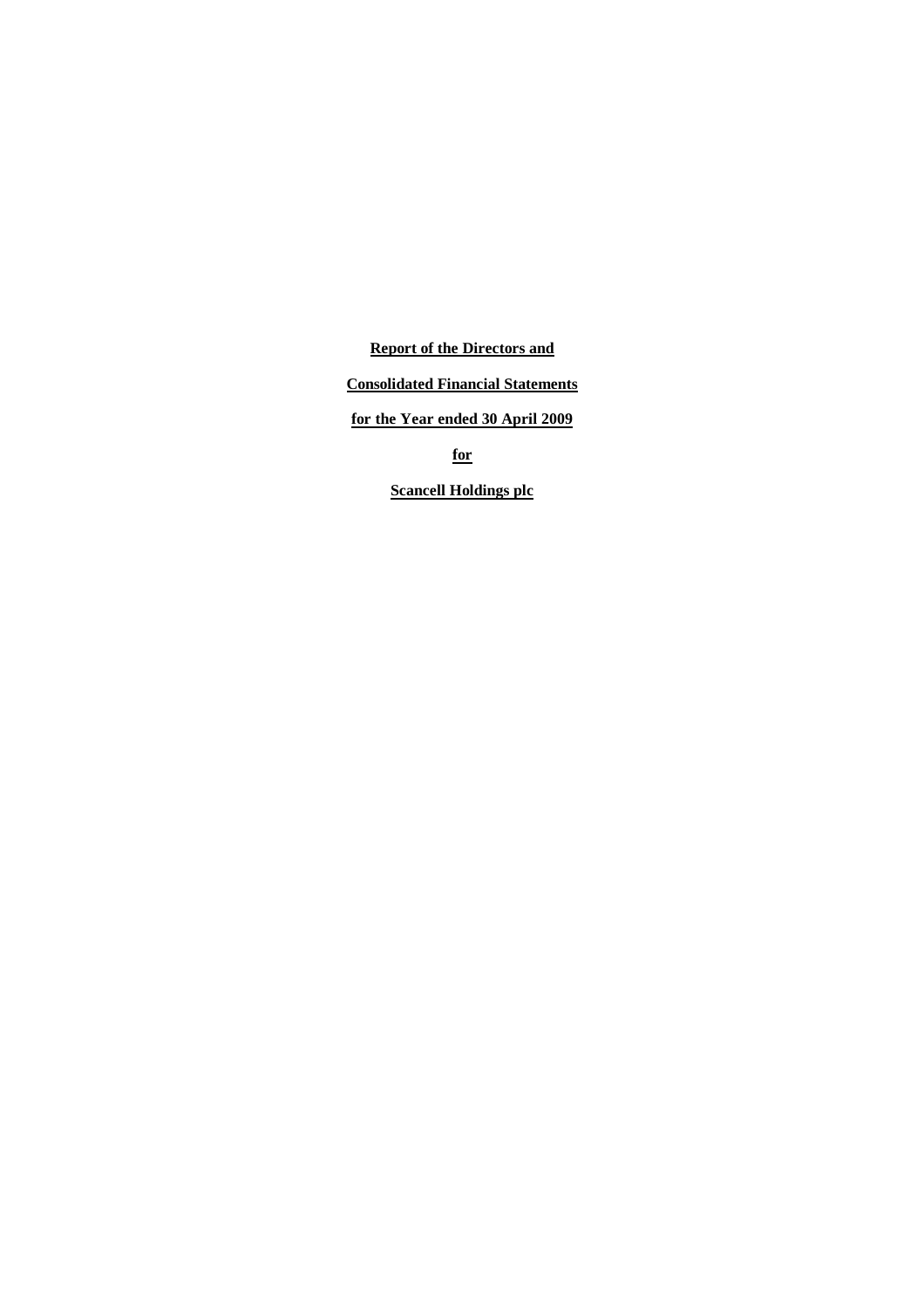### **Contents of the Consolidated Financial Statements for the Year ended 30 April 2009**

|                                                | Page |
|------------------------------------------------|------|
| <b>Company Information</b>                     | 1    |
| <b>Operating and Financial Review</b>          | 2    |
| <b>Report of the Directors</b>                 | 5    |
| <b>Report of the Independent Auditors</b>      | 8    |
| <b>Consolidated Profit and Loss Account</b>    | 9    |
| <b>Consolidated Balance Sheet</b>              | 10   |
| <b>Company Balance Sheet</b>                   | 11   |
| <b>Consolidated Cash Flow Statement</b>        | 12   |
| Notes to the Consolidated Financial Statements | 13   |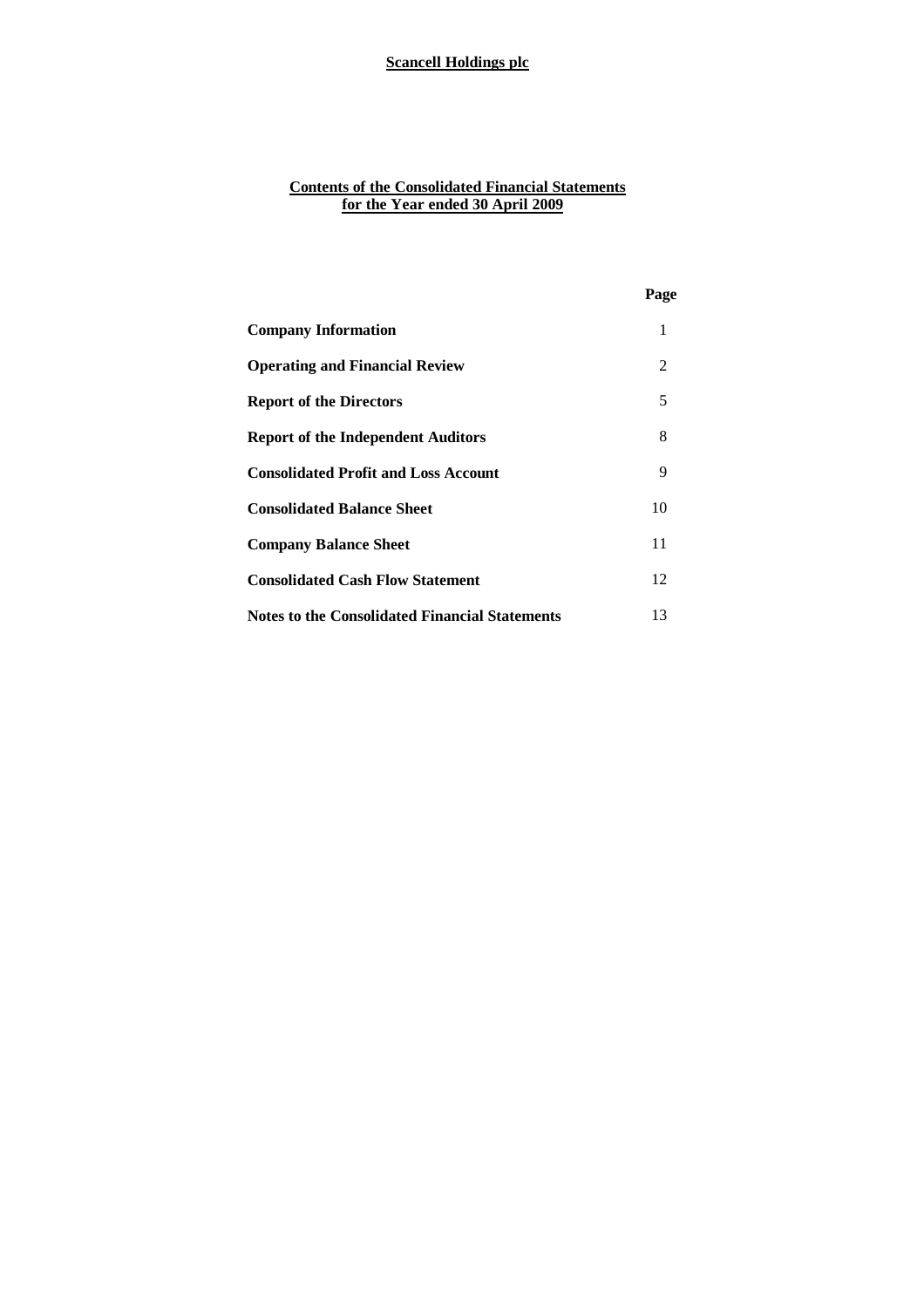## **Company Information for the Year ended 30 April 2009**

**DIRECTORS:** Chairman **-** D E Evans Chief Executive Officer - Prof. L G Durrant Business Development Director - Dr R M Goodfellow Non-Executive Director - N J F Evans Non-Executive Director - Dr M G W Frohn Non-Executive Director (Senior Independent Director) - T M Rippon

**SECRETARY:** NJF Evans

#### **REGISTERED OFFICE:** Fifth Floor Carmelite 50 Victoria Embankment London EC4Y 0LS

**REGISTERED NUMBER:** 06564638 (England and Wales)

**AUDITORS:** Champion Accountants LLP 2nd Floor Refuge House 33-37 Watergate Row Chester CH1 2LE

| <b>LEGAL ADVISORS:</b> | Laytons Solicitors     |
|------------------------|------------------------|
|                        | Carmelite              |
|                        | 50 Victoria Embankment |
|                        | London                 |
|                        | EC4Y OLS               |
|                        |                        |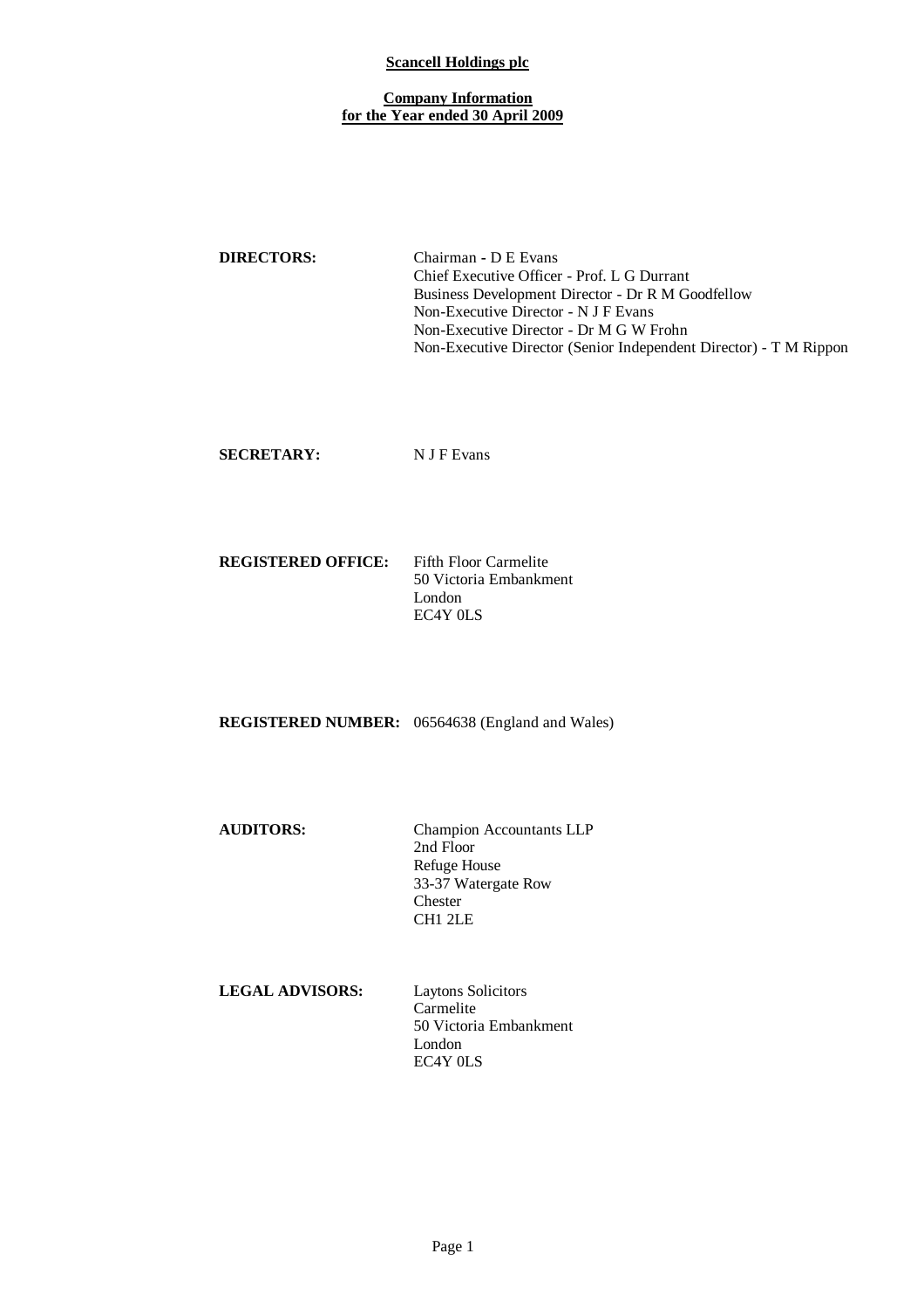## **Operating and Financial Review for the Year ended 30 April 2009**

### **Introduction**

Scancell (www.scancell.co.uk), is a biopharmaceutical company focussed on the cancer therapeutics market. The Company was established in 1996 as a spin-out from the University of Nottingham and is listed on PLUS Markets (PLUS ticker: SCEP).

Scancell is developing a pipeline of cancer vaccines based on its patented ImmunoBodyTM platform, a revolutionary DNA vaccine technology which has the potential to overcome the significant limitations of other therapeutic cancer approaches. Scancell intends to take its lead melanoma vaccine, SCIB1, through a Phase I/IIa clinical trial with completion in 2011. A positive outcome would enable Scancell to position itself for a trade sale to one of the leading pharmaceutical or biotechnology companies operating in the oncology market. New approaches to cancer vaccines are constantly being sought by the major pharmaceutical companies to overcome the limitations of existing technologies. For example, in 2006 Pfizer acquired PowderMed, a developer of early stage DNA vaccines and 'gene gun' delivery technology as part of a major strategic move into the cancer and infectious disease vaccine market.

The ImmunoBody approach is also expected to be applicable to the development of therapeutic vaccines targeting infectious diseases. Importantly Scancell has validated its technology using a range of DNA delivery methods using three established approaches thereby permitting the company to select a delivery method based on commercial as well as technical considerations.

### **Overview**

During the Period the Company continued to make good progress towards its goal of commencing Phase 1 clinical trials of its first therapeutic cancer vaccine for melanoma, SCIB1, in the UK during Q1 2010. It remains on target to submit an application for Clinical Trial Authorisation ('CTA') of SCIB1 later this year. In addition, Scancell has signed agreements with Ichor Medical Systems and MerckSerono to further support the commercialisation of SCIB1 and the ImmunoBody® platform as a whole.

### **Financials**

The Financial Statements have been prepared utilising merger accounting rules as set out in Financial Reporting Standard 6.

### **Profit and Loss Account**

The Group made an overall operating loss of £902,226 ( 2008:£509,688) reflecting the increased expenditure on the Immunobody platform and in accordance with management plans. These costs were partially offset by the proportion of the grant received from the East Midlands Development Agency towards the cost of progressing SCIB1 through GMP production and collating data for the application for CTA to commence Phase 1 clinical trials.

Interest receivable amounted to £57,282 (2008:£60,649) resulting in a net loss before taxation of £844,944 (2008:£449,039).

The taxation credit of £184,913 ( 2008:£43,372) reflected the higher amounts spent on Research and Development. The Loss after Taxation amounted to £660,031 ( 2008: £405,307)

### **Balance sheet**

The Company has a simple Balance Sheet with the largest asset recognised being its cash balances which at 30 April 2009 stood at £1,519,070 ( 2008:£997,747). The net increase in cash reflects inter alia the offset of the proceeds of the holding company share issue of 22nd September last year (£1,452,032) and the losses incurred during the year.

### **Investor Relations**

Whilst raising monies on PLUS last year in the teeth of the financial crisis enveloping London was a significant achievement in its own right we have inevitably suffered subsequently with the share-price halving from its IPO price at one stage over the past year. This in part is a function of liquidity and partly because up until now we have kept our head down and sought to deliver against our plans. We are now at a stage where we feel we can more actively engage with the wider body public and we have engaged in a more pro-active campaign to get across the fundamental underlying strength of our science. To that end in particular we have organised a seminar on 10 September to communicate our story and to which all shareholders are welcome. Our aim is to continue to communicate the positive message we have in a way that we believe will more fairly reflect the

underlying value of the Company.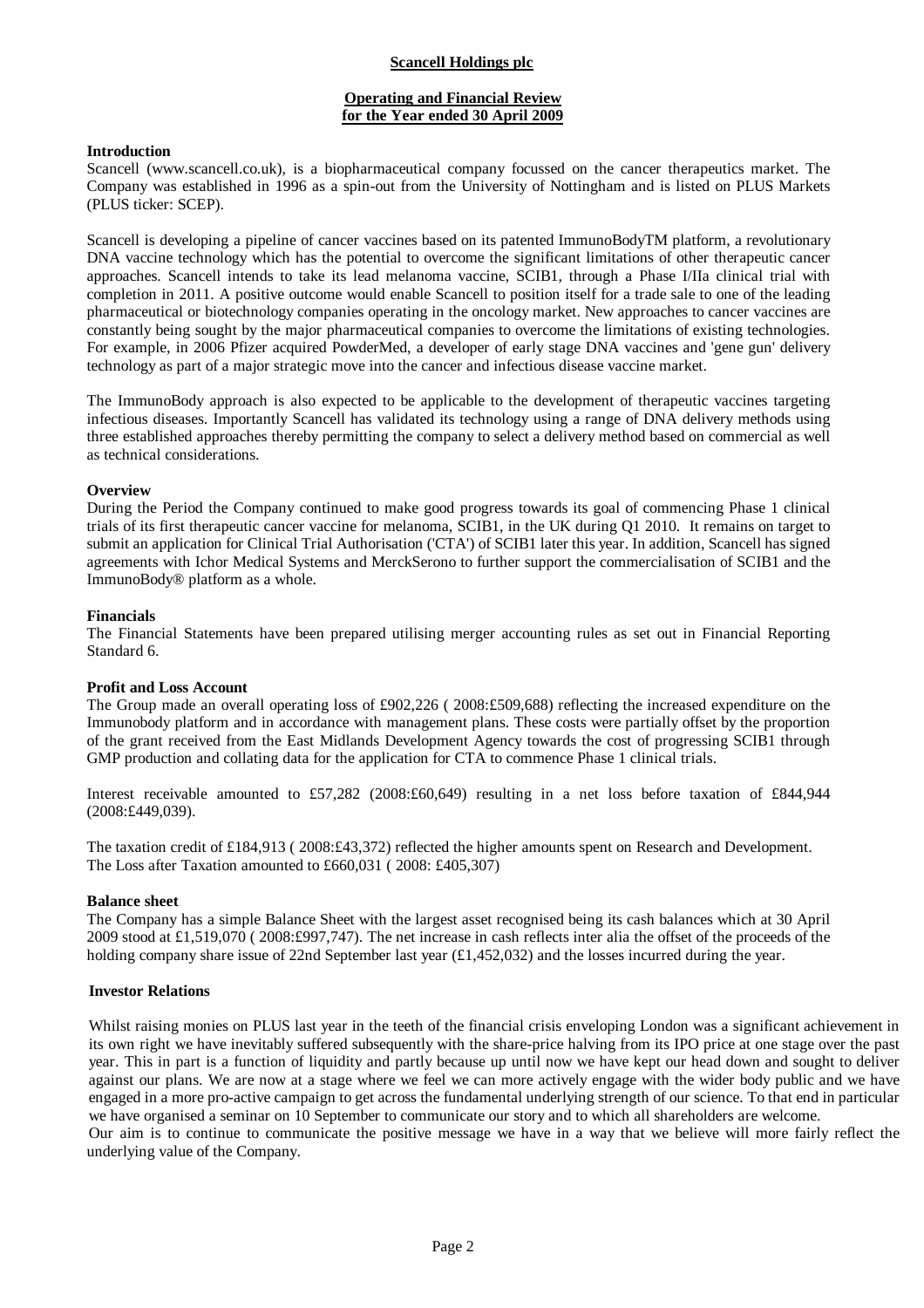## **Operating and Financial Review for the Year ended 30 April 2009**

### **ImmunoBody® Platform progress**

The Company is pleased to report that during the Period Scancell continued to advance and develop its core technology, the ImmunoBody® Platform. Scancell's lead ImmunoBody® product, SCIB1, is a melanoma vaccine that has repeatedly shown good anti-tumour effects in animal studies.

Scancell's patent-protected ImmunoBody® vaccines overcome the current limitations of most cancer vaccines by generating the high-avidity T-cells that kill cancer cells.The Immunobody® platform technology can be adapted to provide the basis for treating any tumour type. It may also be utilised in the development of vaccines against chronic infectious diseases including hepatitis and HIV.

Post the year-end, Scancell secured a licensing agreement with Merck Serono, for two key patents required for the further development and commercialisation of protein ImmunoBody® vaccines. Under the agreement, Scancell has non-exclusive worldwide rights to use the two patents to further develop and commercialise ImmunoBody® vaccines in all therapeutic areas in both humans and animals. Scancell has also granted Merck Serono an option to negotiate an exclusive license under Scancell's ImmunoBody® platform technology for up to five Merck Serono targets.

In addition, Scancell signed a research agreement with Canadian vaccine development company ImmunoVaccine Technologies Inc. ('IVT'), to explore using IVT's DepoVax™ delivery system for Scancell's novel ImmunoBody® DNA vaccines. DepoVax<sup>™</sup> has the potential to be a more practical delivery method for Scancell's future ImmunoBody® DNA infectious disease and animal health vaccines for which alternative delivery methods such as electroporation may be less suitable.

### **SCIB1 progress:**

SCIB1 remains on track to enter Phase 1 clinical trials in Q1 2010. The Company secured a deal with Cobra Biomanufacturing Plc ('Cobra') for the manufacture of its SCIB1 vaccine in January 2009, enabling Scancell to meet its target, as stated in the October 2008 Interim Results, of commencing Good Manufacturing Practice ('GMP') in Q1 2009. Cobra's biopharmaceutical manufacturing is compliant with cGMP standards worldwide.

Since the year-end, Scancell signed an agreement with Ichor Medical Systems ('Ichor') to use Ichor's TriGrid™ electroporation device for the delivery of SCIB1 during Scancell's forthcoming pre-clinical and clinical studies of SCIB1. In vivo electroporation is widely regarded as an effective method of enhancing the potency of DNA vaccines by up to 100 -fold compared to conventional methods of delivery. Scancell is confident that TriGrid™ will provide the most effective delivery system for its SCIB1 melanoma vaccine as it enters clinical trials.

Scancell also has the option to license TriGrid™ for commercial use on payment of certain undisclosed milestones and royalties.

## **SCIB2:**

Scancell's second ImmunoBody®, SCIB2, is an anti-angiogenic vaccine that is expected to have utility in the treatment of any solid tumour, either as monotherapy or in combination with tumour specific vaccines such as SCIB1. Scancell has produced and tested a range of potential candidates from which a second ImmunoBody® vaccine, SCIB2, will be selected and tested to the animal proof of principle stage.

#### **Arana Therapeutics**

Under an agreement dated 1 December 2006 Scancell Limited sold its pre-clinical pipeline of cell killing monoclonal antibodies to Peptech Uk Limited now part of Arana Therapeutics plc which itself has been acquired by Cephalon post 30 April 2009. Potentially there is a further payment due of £2,850,000 dependent upon achievement by December 2011 of a key milestone. The outcome of this milestone is uncertain but we continue to monitor the progress of the lead candidate through regular updates from Arana.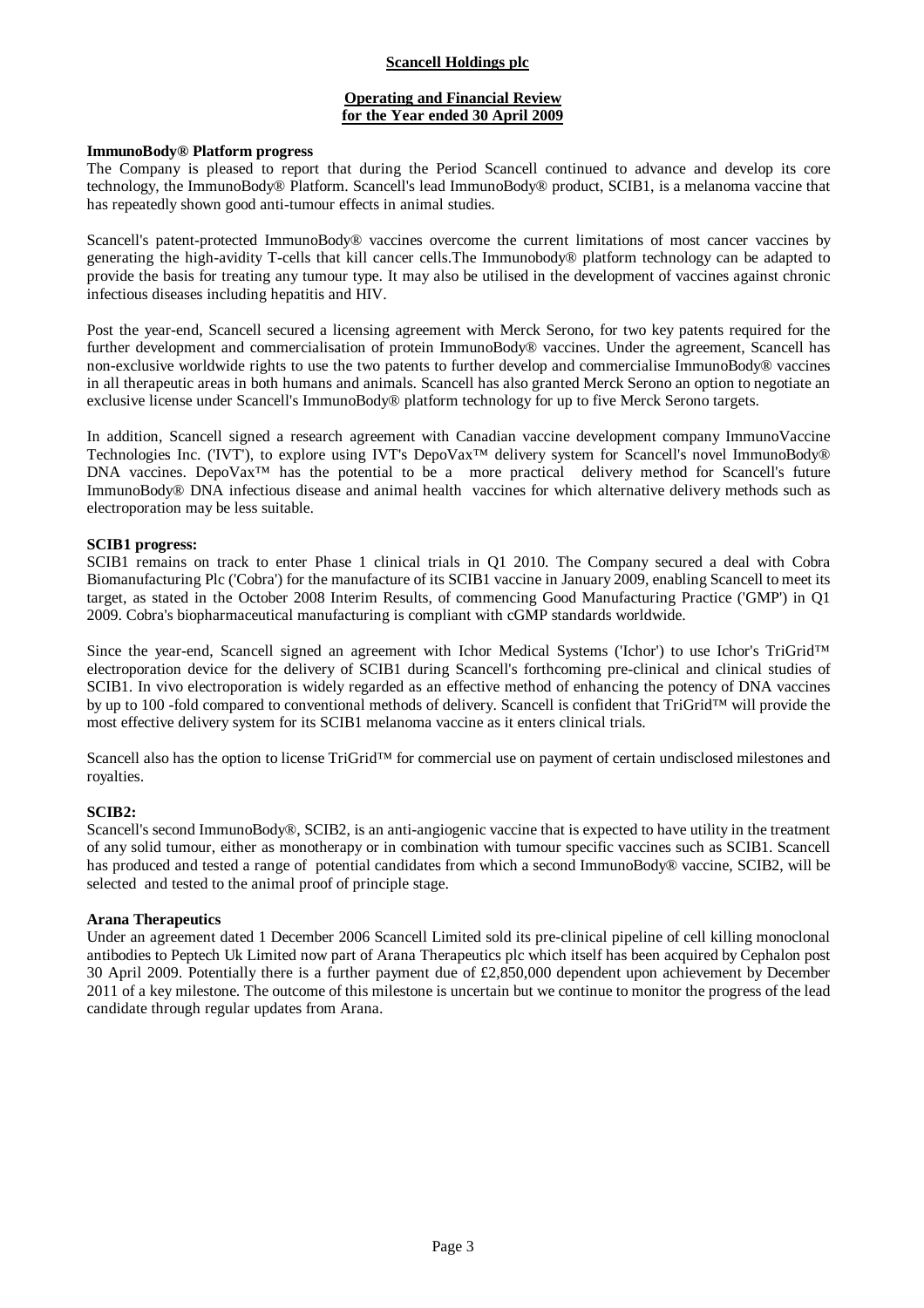## **Operating and Financial Review for the Year ended 30 April 2009**

### **Outlook**

Scancell has successfully completed its first year as a listed company. It remains on course to start clinical trials with SCIB1, its first cancer vaccine, for melanoma, in 2010 and has developed key relationships with prominent and influential businesses in the industry. It is immensely pleasing that the ambitious goals set out by the Company in September 2008, both for the development of SCIB1 and the ImmunoBody® Platform, have, and continue to be completed on time and on budget. The Company will continue to develop and deepen its existing alliances in addition to forging new relationships to further develop and strengthen its position as a key player in the cancer vaccine field.

To be able to execute the above in timely fashion the Company will need to raise additional monies which we estimate to be no less than £1.5m The Company has kept tight control over its cash and at 31 August 2009 the cash balances amounted to £1.4m. I have no doubts about our ability to manage our cash resources in a manner that does not jeopardise existing Shareholder Value and we will seek to raise additional monies at a time of our choosing.

I remain very confident that our approach of developing high-avidity T-Cells marks us out as a world-leader in the field and that we will succeed in creating significant strategic value for all Shareholders.

David Evans Chairman Scancell Holdings plc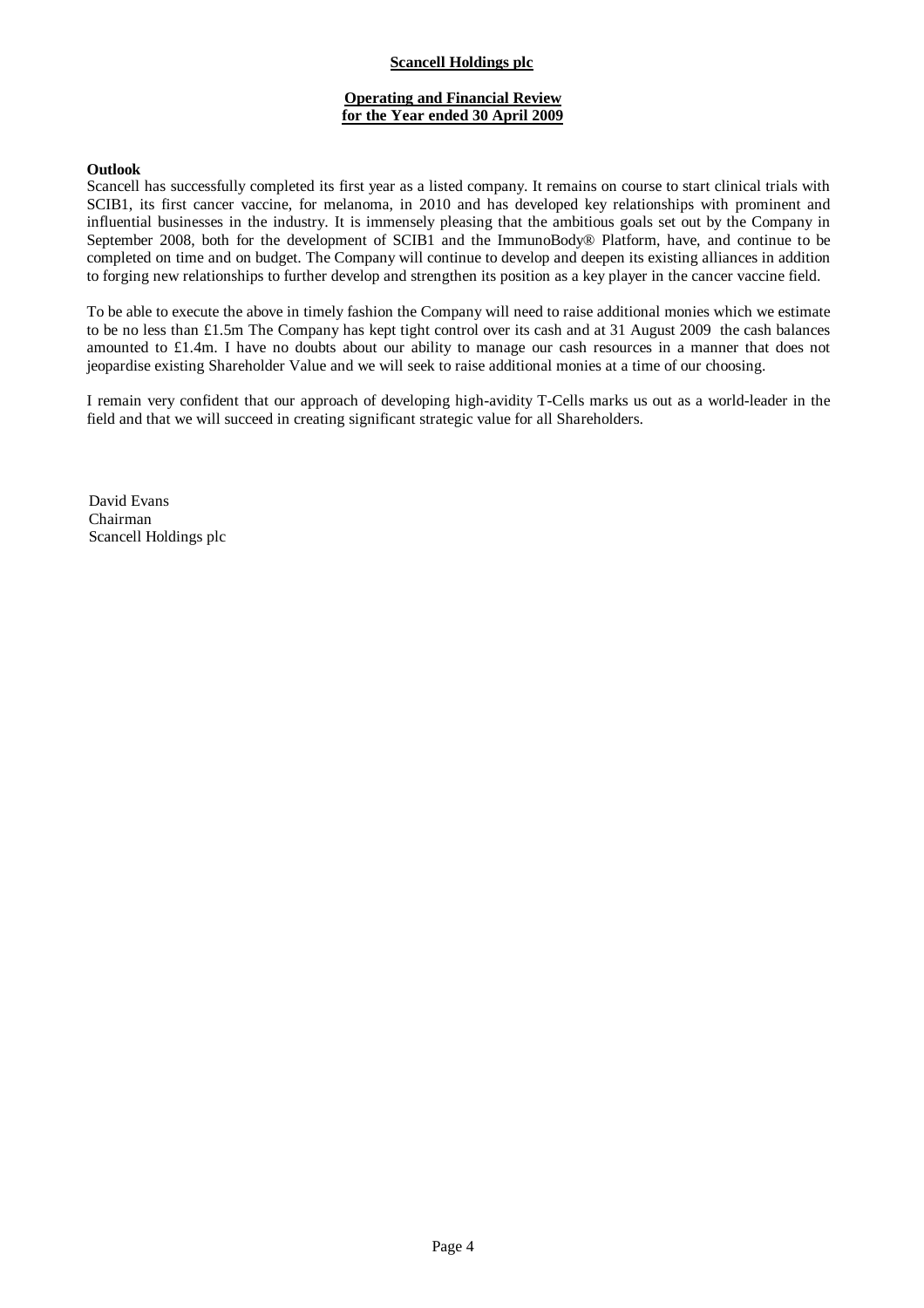## **Report of the Directors for the Year ended 30 April 2009**

The directors present their report with the financial statements of the company and the group for the Year ended 30 April 2009.

## **INCORPORATION**

The company was incorporated on 14 April 2008.

## **PRINCIPAL ACTIVITY**

The principal activity of the group in the period under review was that of the discovery and development of novel vaccines for the treatment of cancer.

#### **REVIEW OF BUSINESS**

The results for the year ending 30 April 2009 and financial position of the company are shown in the annexed financial statements.

Scancell Limited and Scancell Holdings plc merged on 6th June 2008, this was effected by the existing shareholders of Scancell Limited being given 4 shares in Scancell Holdings plc for each of their original shares, this transfer was completed on 14th July 2008**.** The accounts have been prepared using merger accounting following the requirement of Financial Reporting Standard 6 'Acquisitions and mergers' and in compliance with Paragraph 11 of Schedule 6 of the Large and Medium-Sized Companies and Groups (Accounts and Reports) Regulations 2008.

During the Period the Company continued to make good progress towards its goal of commencing Phase 1 clinical trials of its first therapeutic cancer vaccine for melanoma, SCIB1, in the UK during Q1 2010. It remains on target to submit an application for Clinical Trial Authorisation ('CTA') of SCIB1 later this year. In addition, Scancell has signed agreements with Ichor Medical Systems and MerckSerono to further support the commercialisation of SCIB1 and the ImmunoBody® platform as a whole.

The operating performance review of Scancell Limited is included within the Operating and Financial Review, under the Financials heading.

#### **Key performance indicators**

Due to the nature of the business, the key performance indicator used by the company is the monitoring of income and expenditure against approved budgets.

### **DIVIDENDS**

No dividends will be distributed for the year ended 30 April 2009.

### **RESEARCH AND DEVELOPMENT**

The research and development activities of Scancell Limited are included within the Operating and Financial Review, under the headings:

ImmunoBody® Platform progress SCIB1 progress SCIB2

#### **FUTURE DEVELOPMENTS**

The Future Developments in the activities of Scancell Limited are included within the Operating and Financial Review, under the Outlook heading.

### **EVENTS SINCE THE END OF THE YEAR**

Information relating to events since the end of the year is given in the notes to the financial statements.

#### **DIRECTORS**

The directors shown below have held office during the whole of the period from 1 May 2008 to the date of this report.

Mr N J F Evans Dr M G W Frohn Dr R M Goodfellow Mr T M Rippon Mr D E Evans Prof. L G Durrant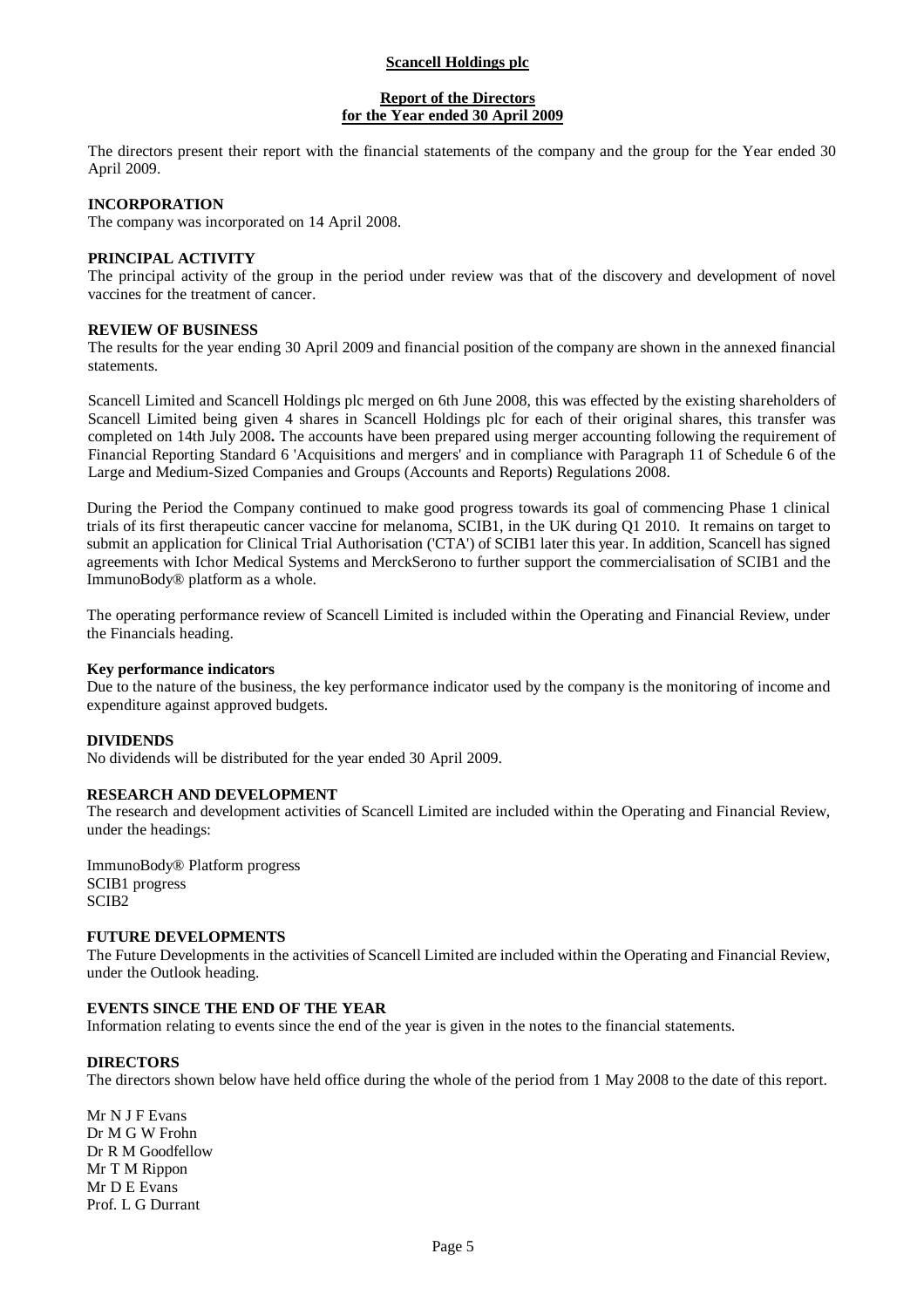## **Report of the Directors for the Year ended 30 April 2009**

### **DIRECTORS - continued**

|                 |                         | Ordinary shares of £0.01 each<br>At 30th April 2009 and at |                 |
|-----------------|-------------------------|------------------------------------------------------------|-----------------|
|                 |                         | appointment                                                |                 |
|                 |                         | Issued shares                                              | Joint ownership |
| L.G. Durrant    | Appointed 15 April 2008 | 160,969                                                    | 887,396         |
| R.M. Goodfellow | Appointed 15 April 2008 | 20,000                                                     | 644,384         |
| D. Evans        | Appointed 15 April 2008 | 250,000                                                    | Nil             |
| N.J.F. Evans    | Appointed 15 April 2008 | 310,000                                                    | 160,000         |
| M. Frohn        | Appointed 15 April 2008 | Nil                                                        | Nil             |
| T.M. Rippon     | Appointed 15 April 2008 | 195,416                                                    | Nil             |

M Frohn is a director of Oxford Technology which hold 942,588 ordinary £0.01 shares.

### **COMPANY'S POLICY ON PAYMENT OF CREDITORS**

The company's policy is to pay all creditors in accordance with contractual and other legal obligations.

The rate, expressed in days, between the amounts invoiced to the group by its suppliers in the year and the amount owing to trade creditors at the year end was 34 days (2008 - 34 days).

#### **PRINCIPAL RISKS AND UNCERTAINTIES**

The principle risks facing Scancell are three fold; a funding risk, a technical risk and a commercial risk.

The funding risk relates to the fact that to be able to take SCIB 1 into humans we need to raise additional equity capital. In the current environment there is no certainty that the necessary funds can be raised. Without such funds then the underlying value associated with SCIB1 will not be realised.

The technical risk relates to the potential for the underlying scientific assumptions and hypotheses that underpin both Immunobody and SCIB1 are unable to be validated in human clinical trials.

The commercial risk relates to the potential for not being able to secure any value creating commercial agreement even if the science is validated.

#### **STATEMENT OF DIRECTORS' RESPONSIBILITIES**

The directors are responsible for preparing the Annual Report and the financial statements in accordance with applicable law and regulations.

Company law requires the directors to prepare financial statements for each financial year. Under that law the directors have elected to prepare the financial statements in accordance with United Kingdom Generally Accepted Accounting Practice (United Kingdom Accounting Standards and applicable law). Under company law the directors must not approve the financial statements unless they are satisfied that they give a true and fair view of the state of affairs of the company and of the profit or loss of the company for that period. In preparing these financial statements, the directors are required to:

- select suitable accounting policies and then apply them consistently;
- make judgements and accounting estimates that are reasonable and prudent;
- state whether applicable accounting standards have been followed, subject to any material departures disclosed and explained in the financial statements;
- prepare the financial statements on the going concern basis unless it is inappropriate to presume that the company will continue in business.

The directors are responsible for keeping adequate accounting records that are sufficient to show and explain the company's transactions and disclose with reasonable accuracy at any time the financial position of the company and enable them to ensure that the financial statements comply with the Companies Act 2006. They are also responsible for safeguarding the assets of the company and hence for taking reasonable steps for the prevention and detection of fraud and other irregularities.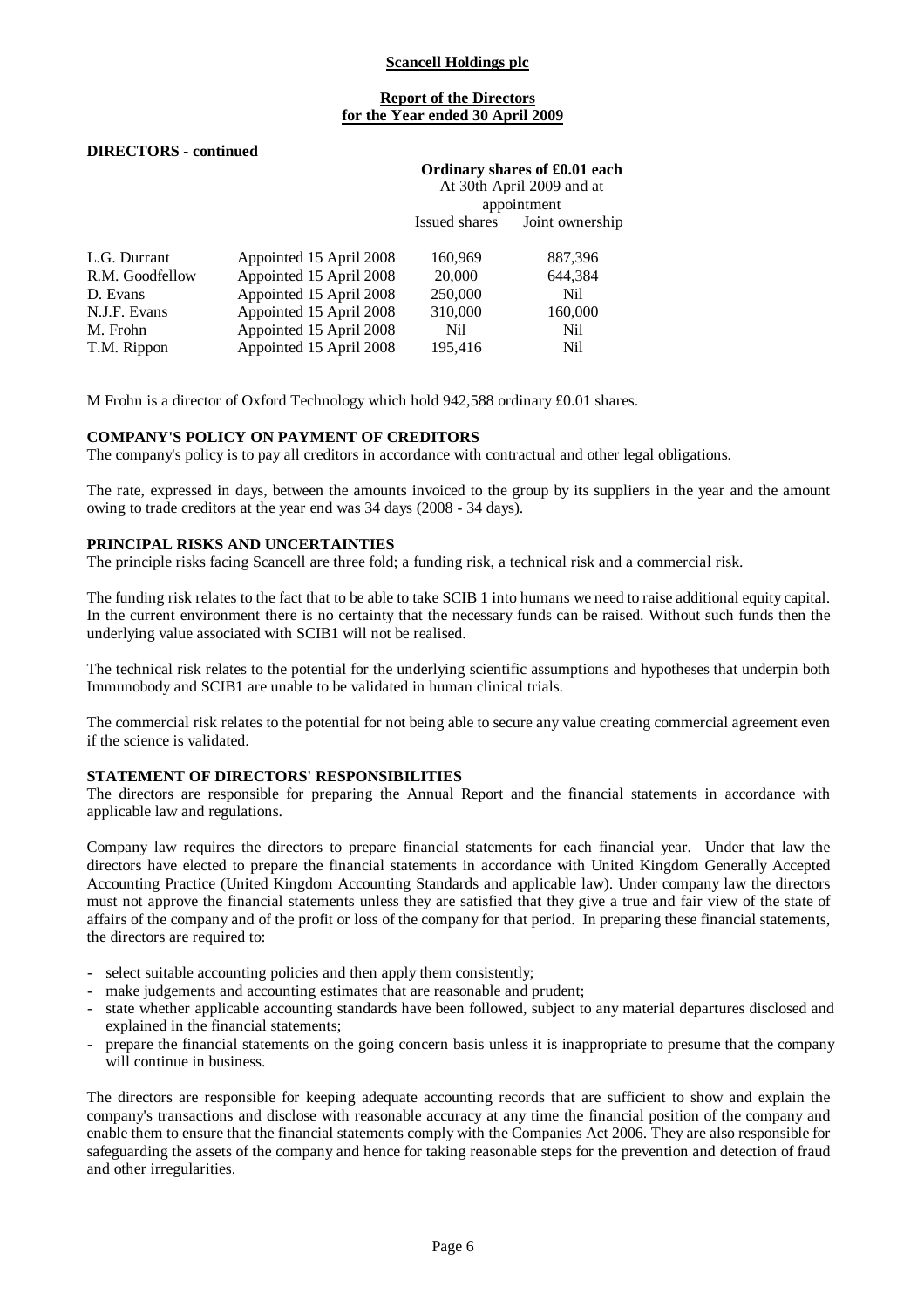## **Report of the Directors for the Year ended 30 April 2009**

# **STATEMENT AS TO DISCLOSURE OF INFORMATION TO AUDITORS**

So far as the directors are aware, there is no relevant audit information (as defined by Section 418 of the Companies Act 2006) of which the company's auditors are unaware, and each director has taken all the steps that he or she ought to have taken as a director in order to make himself or herself aware of any relevant audit information and to establish that the company's auditors are aware of that information.

## **AUDITORS**

The auditors, Champion Accountants LLP, will be proposed for re-appointment at the forthcoming Annual General Meeting.

## **ON BEHALF OF THE BOARD:**

........................................................................

Mr D E Evans - Director

Date: .............................................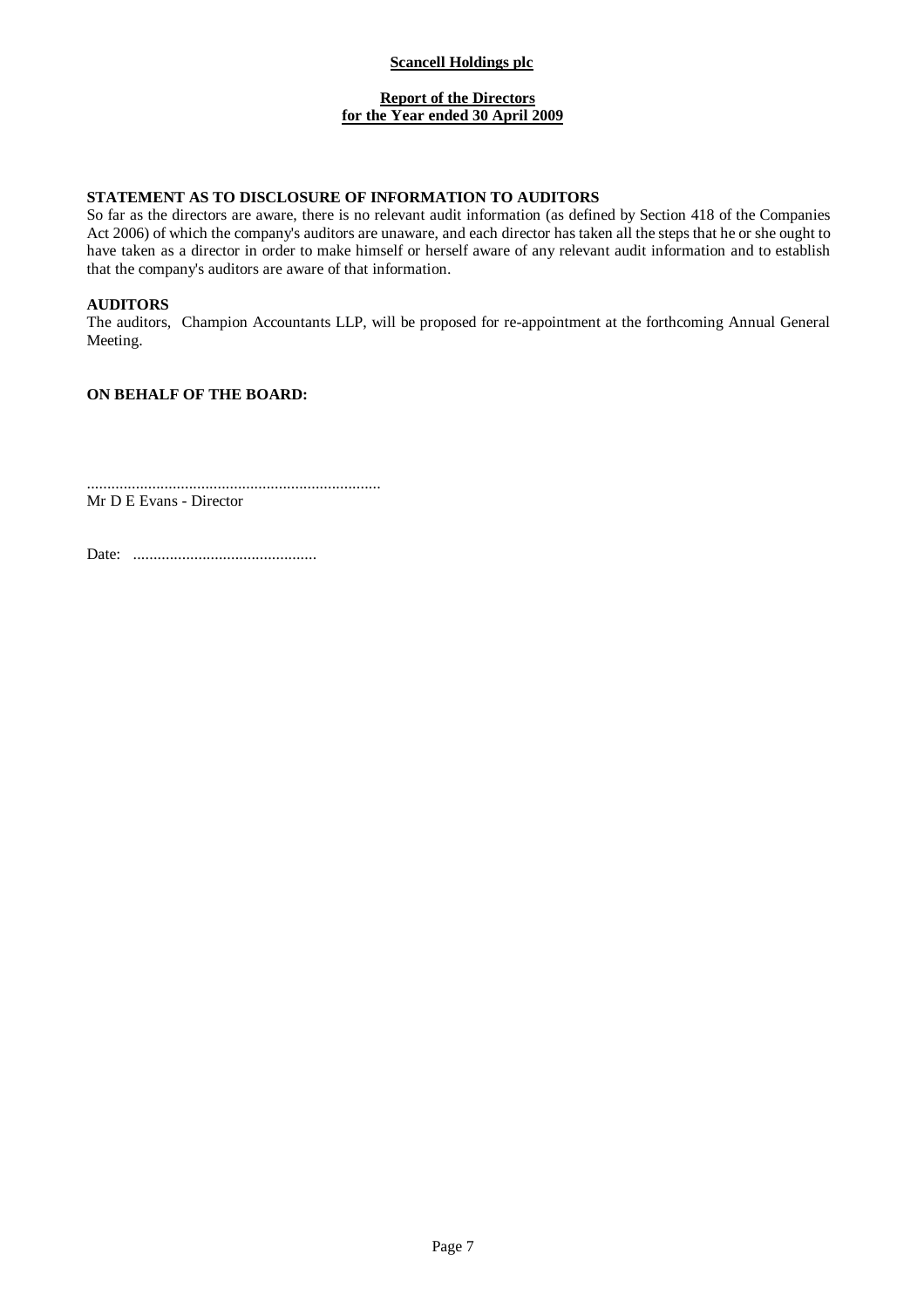## **Report of the Independent Auditors to the Members of Scancell Holdings plc**

We have audited the group and company financial statements of Scancell Holdings plc for the year ended 30 April 2009 on pages nine to twenty-two. The financial reporting framework that has been applied in their preparation is applicable law and United Kingdom Accounting Standards (United Kingdom Generally Accepted Accounting Practice).

This report is made solely to the company's members, as a body, in accordance with Sections 495 and 496 of the Companies Act 2006. Our audit work has been undertaken so that we might state to the company's members those matters we are required to state to them in a Report of the Auditors and for no other purpose. To the fullest extent permitted by law, we do not accept or assume responsibility to anyone other than the company and the company's members as a body, for our audit work, for this report, or for the opinions we have formed.

## **Respective responsibilities of directors and auditors**

As explained more fully in the Statement of Directors' Responsibilities set out on pages four and five, the directors are responsible for the preparation of the financial statements and for being satisfied that they give a true and fair view. Our responsibility is to audit the financial statements in accordance with applicable law and International Standards on Auditing (UK and Ireland). Those standards require us to comply with the Auditing Practices Board's Ethical Standards for Auditors.

## **Scope of the audit of the financial statements**

An audit involves obtaining evidence about the amounts and disclosures in the financial statements sufficient to give reasonable assurance that the financial statements are free from material misstatement, whether caused by fraud or error. This includes an assessment of: whether the accounting policies are appropriate to the group's and the parent company's circumstances and have been consistently applied and adequately disclosed; the reasonableness of significant accounting estimates made by the directors; and the overall presentation of the financial statements.

## **Opinion on financial statements**

In our opinion:

- the financial statements give a true and fair view of the state of the group's and of the parent company's affairs as at 30 April 2009 and of the group's loss for the year then ended;
- the group financial statements have been properly prepared in accordance with United Kingdom Generally Accepted Accounting Practice; and
- have been prepared in accordance with the requirements of the Companies Act 2006.

### **Opinion on other matter prescribed by the Companies Act 2006**

In our opinion the information given in the Report of the Directors for the financial year for which the financial statements are prepared is consistent with the financial statements.

## **Matters on which we are required to report by exception**

We have nothing to report in respect of the following matters where the Companies Act 2006 requires us to report to you if, in our opinion:

- adequate accounting records have not been kept by the parent company, or returns adequate for audit have not been received from branches not visited by us; or
- the parent company financial statements are not in agreement with the accounting records and returns; or
- certain disclosures of directors' remuneration specified by law are not made; or
- +we have not received all the information and explanations we require for our audit.

Mr M P Jackson (Senior Statutory Auditor) for and on behalf of Champion Accountants LLP 2nd Floor Refuge House 33-37 Watergate Row Chester CH1 2LE

Date: .............................................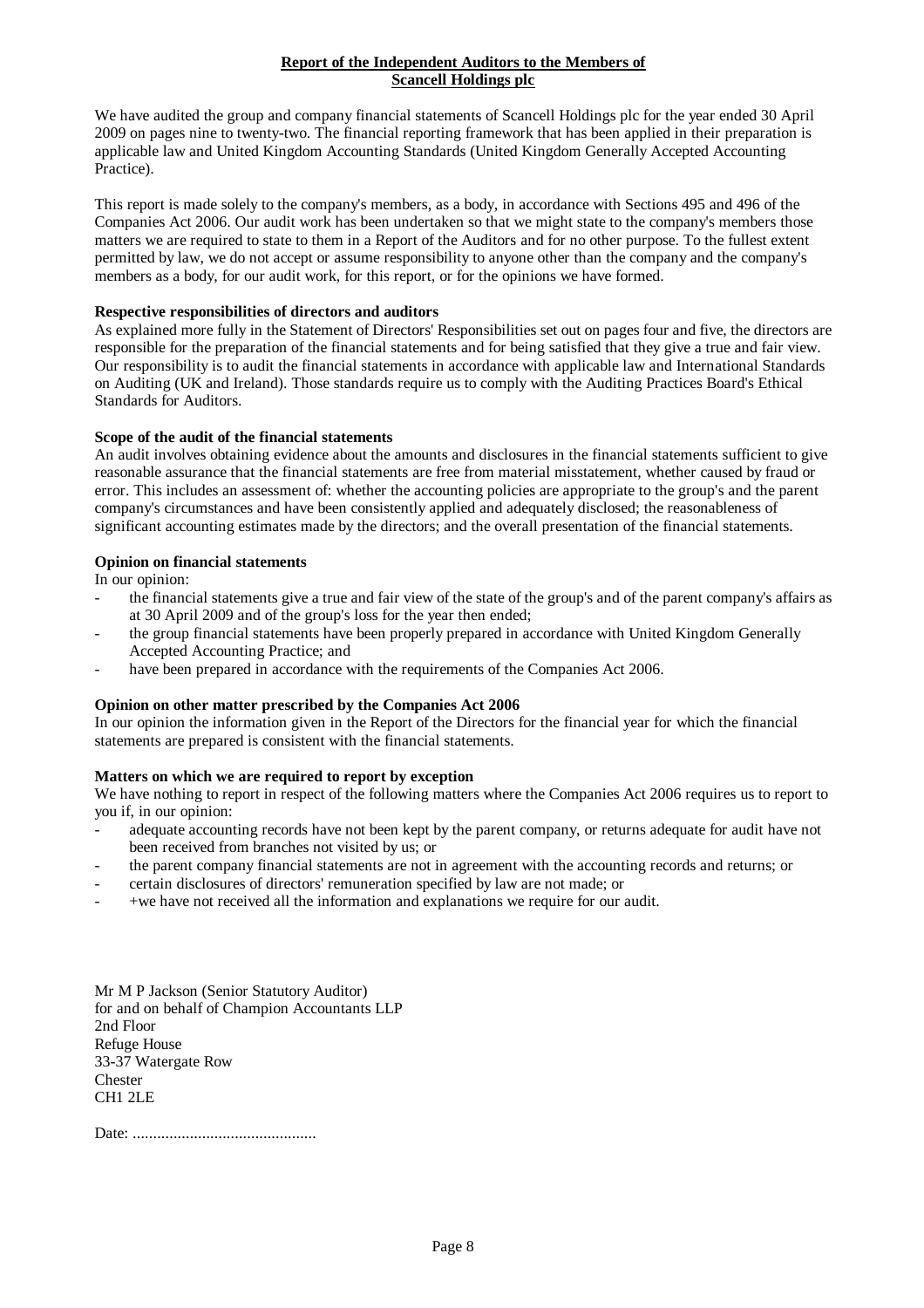## **Consolidated Profit and Loss Account for the Year ended 30 April 2009**

| Year Ended<br>30.4.08<br>$\mathbf f$ | <b>Notes</b>                                                                     | Year ended<br>30.04.09<br>$\pounds$ |
|--------------------------------------|----------------------------------------------------------------------------------|-------------------------------------|
| 231                                  | <b>TURNOVER</b>                                                                  |                                     |
| 241,262                              | Cost of sales                                                                    | 713,278                             |
| (241, 031)                           | <b>GROSS LOSS</b>                                                                | (713, 278)                          |
| 268,657<br>(509, 688)                | Administrative expenses                                                          | 401,579<br>(1, 114, 857)            |
|                                      | $\overline{2}$<br>Other operating income                                         | 212,631                             |
| (509, 688)                           | <b>OPERATING LOSS</b><br>$\overline{4}$                                          | (902, 226)                          |
| 60,649                               | Interest receivable and similar income                                           | 57,282                              |
| (449, 039)                           | <b>LOSS ON ORDINARY ACTIVITIES</b><br><b>BEFORE TAXATION</b>                     | (844, 944)                          |
| (43, 732)                            | Tax on loss on ordinary activities<br>5                                          | (184, 913)                          |
| (405, 307)                           | <b>LOSS FOR THE FINANCIAL PERIOD</b><br><b>AFTER TAXATION</b>                    | (660, 031)                          |
| (5.60)                               | Basic earnings per share (pence) for loss attributable to equity<br>shareholders | (7.17)                              |

### **BASIC EARNINGS PER SHARE**

Basic earnings per share is calculated by dividing the net loss for the year attributable to ordinary equity holders by the weighted average number of ordinary shares outstanding during the year.

Earnings per share have been calculated in the net basis on the loss on ordinary activities after taxation of £660,031 (2008 £405,037) using the weighted average number of ordinary shares in issue of 9,203,513 (2008 7,237,884 as adjusted).

### **CONTINUING OPERATIONS**

None of the company's activities were acquired or discontinued during the current period or previous year.

#### **TOTAL RECOGNISED GAINS AND LOSSES**

The company has no recognised gains or losses other than the losses for the current period or previous year.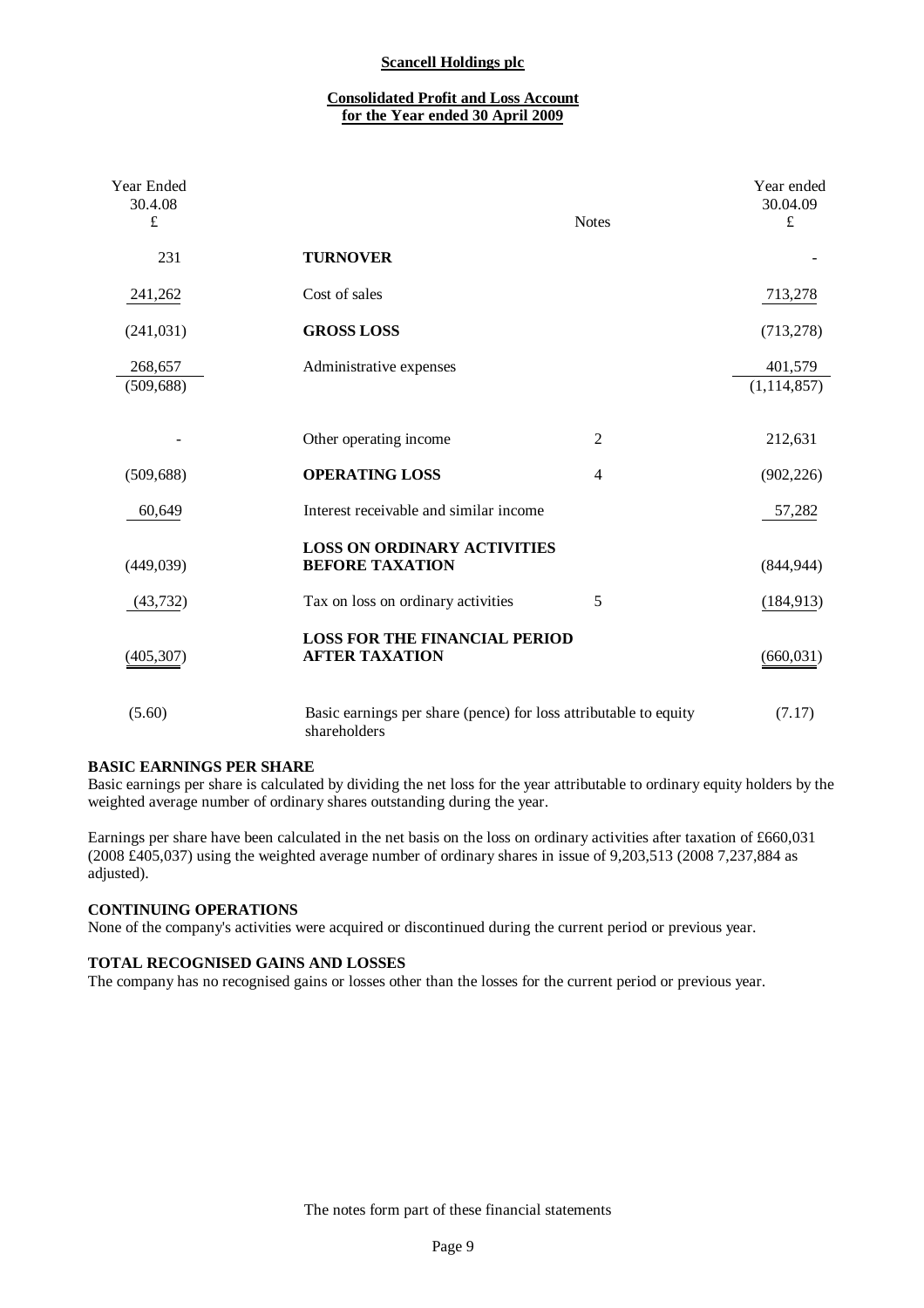## **Consolidated Balance Sheet 30 April 2009**

| 30.4.08     |           |                                                 |                     | 30.04.09  |             |
|-------------|-----------|-------------------------------------------------|---------------------|-----------|-------------|
| $\pounds$   | $\pounds$ |                                                 | <b>Notes</b>        | £         | $\pounds$   |
|             |           | <b>FIXED ASSETS</b>                             |                     |           |             |
| 86,652      |           | Tangible assets<br>Investments                  | $8\phantom{1}$<br>9 |           | 82,265      |
|             |           |                                                 |                     |           |             |
|             |           | <b>CURRENT ASSETS</b>                           |                     |           |             |
|             | 51,145    | Debtors                                         | 10                  | 404,590   |             |
|             | 997,747   | Cash at bank and in hand                        |                     | 1,519,070 |             |
|             |           |                                                 |                     |           |             |
|             | 1,048,892 | <b>CREDITORS</b>                                |                     | 1,923,660 |             |
|             | 88,351    | Amounts falling due within one year             | 11                  | 166,731   |             |
| 960,541     |           | NET CURRENT ASSETS                              |                     |           | 1,756,929   |
| 1,047,193   |           | TOTAL ASSETS LESS CURRENT<br><b>LIABILITIES</b> |                     |           | 1,839,194   |
|             |           | <b>CAPITAL AND RESERVES</b>                     |                     |           |             |
| 76,030      |           | Called up share capital                         | 13                  |           | 102,756     |
|             |           | Share premium                                   | 14                  |           | 1,425,306   |
| 5,043,428   |           | Merger reserve                                  | 14                  |           | 5,043,428   |
| (4,072,265) |           | Profit and loss account                         | 14                  |           | (4,732,296) |
| 1,047,193   |           |                                                 | 17                  |           | 1,839,194   |

The financial statements were approved by the Board of Directors on ……… and were signed on its behalf by:

D E Evans - Director

L.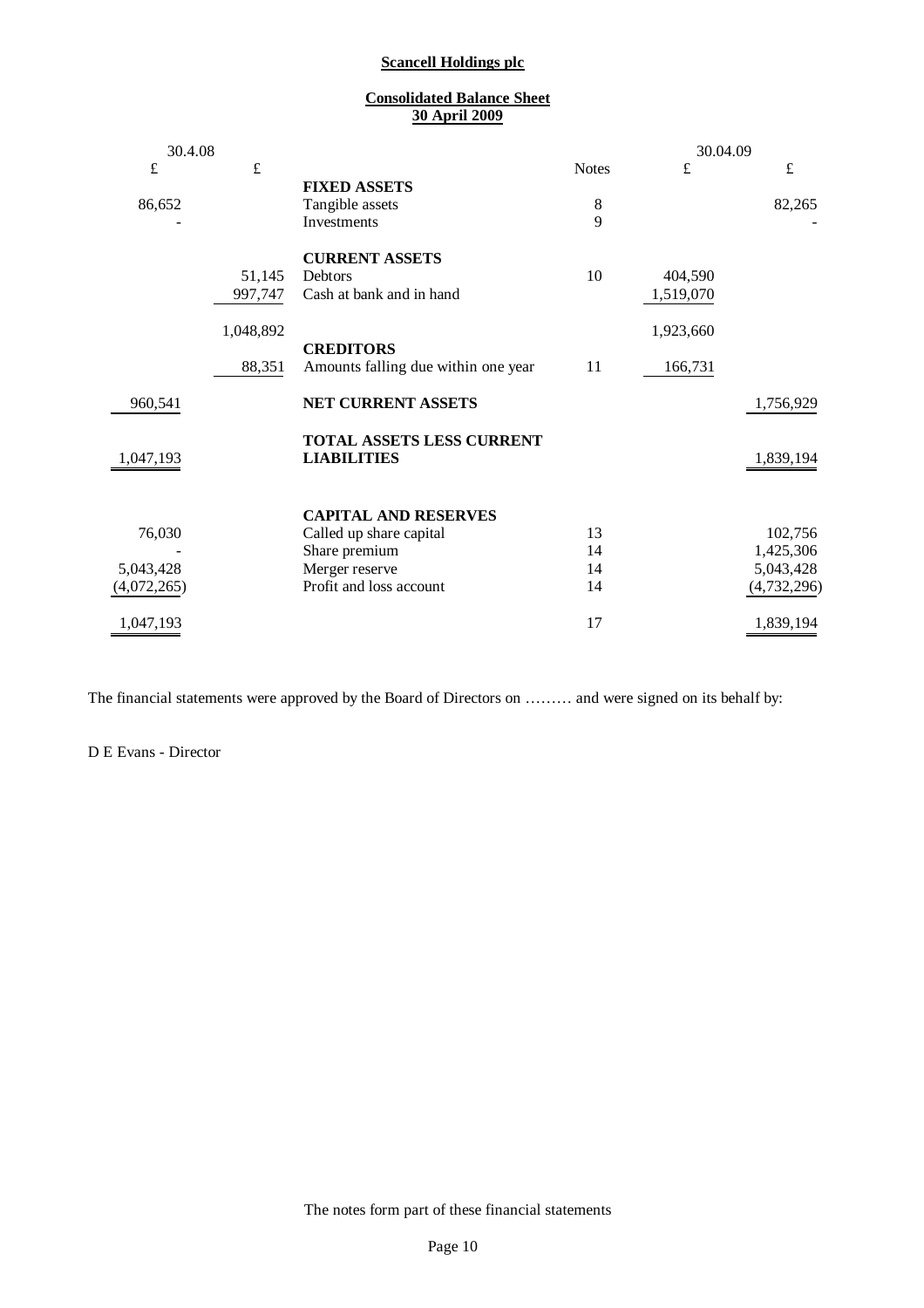| <b>Company Balance Sheet</b><br><b>30 April 2009</b> |              |           |           |  |
|------------------------------------------------------|--------------|-----------|-----------|--|
|                                                      | <b>Notes</b> | £         | £         |  |
| <b>FIXED ASSETS</b>                                  |              |           |           |  |
| Tangible assets                                      | 8            |           |           |  |
| Investments                                          | $\mathbf Q$  |           | 76,030    |  |
|                                                      |              |           | 76,030    |  |
| <b>CURRENT ASSETS</b>                                |              |           |           |  |
| <b>Debtors</b>                                       | 10           | 1,378,958 |           |  |
| <b>CREDITORS</b>                                     |              |           |           |  |
| Amounts falling due within one year                  | 11           | 15,624    |           |  |
| <b>NET CURRENT ASSETS</b>                            |              |           | 1,363,334 |  |
| <b>TOTAL ASSETS LESS CURRENT</b>                     |              |           |           |  |
| <b>LIABILITIES</b>                                   |              |           | 1,439,364 |  |
| <b>CAPITAL AND RESERVES</b>                          |              |           |           |  |
| Called up share capital                              | 13           |           | 102,756   |  |
| Share premium                                        | 14           |           | 1,425,306 |  |
| Profit and loss account                              | 14           |           | (88, 698) |  |
| <b>SHAREHOLDERS' FUNDS</b>                           | 17           |           | 1,439,364 |  |

The financial statements were approved by the Board of Directors on ………………. and were signed on its behalf by:

Prof. L G Durrant - Director

The notes form part of these financial statements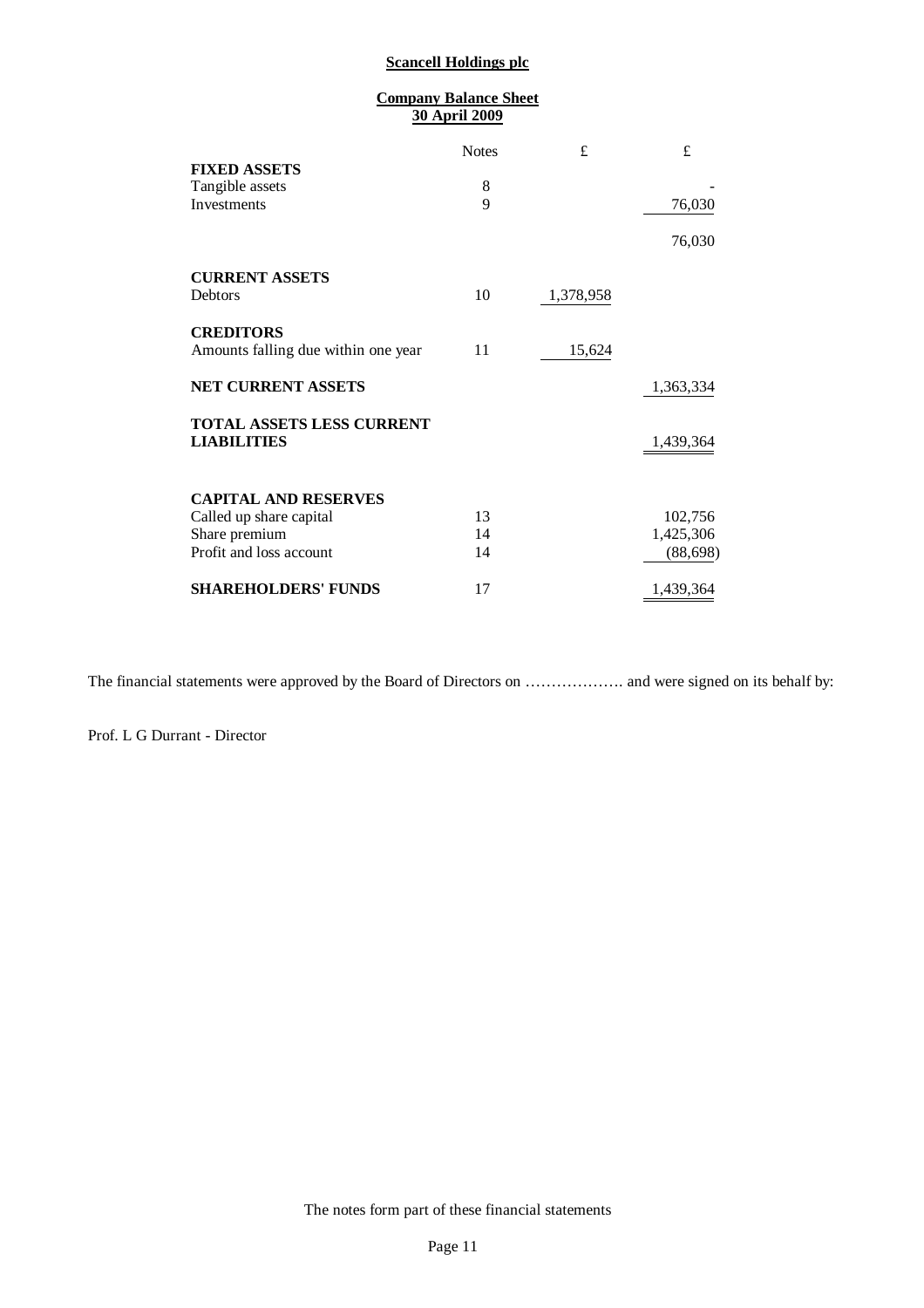# **Consolidated Cash Flow Statement for the Year ended 30 April 2009**

| Year Ended<br>30.4.08<br>$\pounds$ |                                                                    | <b>Notes</b> | Year Ended<br>30.04.09<br>$\pounds$ |
|------------------------------------|--------------------------------------------------------------------|--------------|-------------------------------------|
| (439, 442)                         | Net cash outflow<br>from operating activities                      | 18           | (1,216,070)                         |
| 60,649                             | <b>Returns on investments and</b><br>servicing of finance          | 19           | 57,282                              |
| (148, 727)                         | <b>Taxation</b>                                                    |              | 38,962                              |
| (516)                              | Capital expenditure                                                |              | (23, 383)                           |
| (528, 036)                         |                                                                    |              | (1,143,209)                         |
| 20,845                             | <b>Financing</b>                                                   | 19           | 1,664,532                           |
| (507, 191)                         | Increase in cash in the period                                     |              | 521,323                             |
|                                    | <b>Reconciliation of net cash flow</b><br>to movement in net funds | 20           |                                     |
| (507, 191)                         | Increase in cash in the period                                     |              | 521,323                             |
| (507, 191)                         | Change in net funds resulting<br>from cash flows                   |              | 521,323                             |
| (507, 191)<br>1,504,938            | Movement in net funds in the period<br>Net funds at 1 May          |              | 521,323<br>997,747                  |
| 997,747                            | Net funds at 1 May/30 April                                        |              | 1,519,070                           |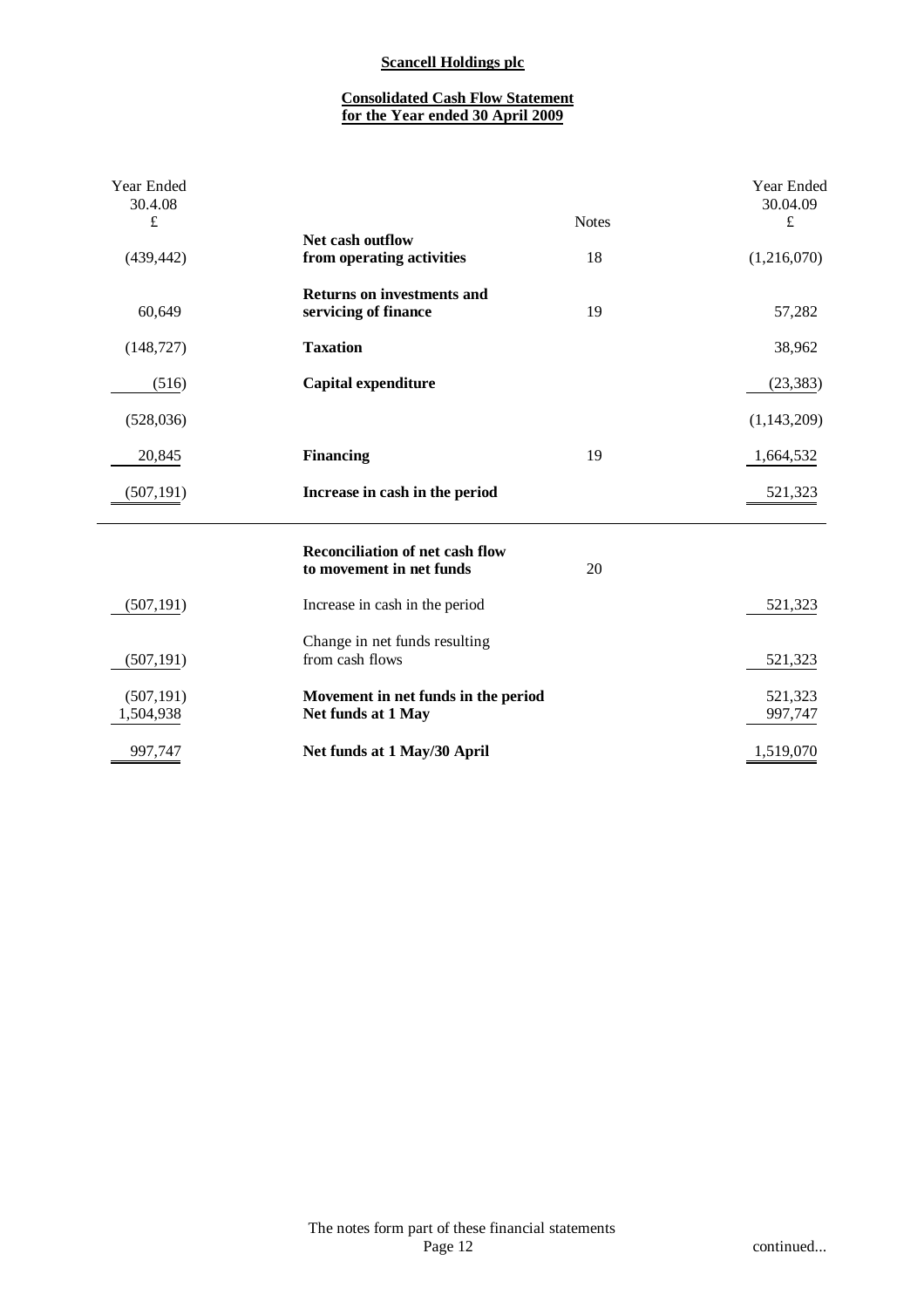## **Notes to the Consolidated Financial Statements for the Year ended 30 April 2009**

### 1. **ACCOUNTING POLICIES**

### **Accounting convention**

The financial statements have been prepared under the historical cost convention.

#### **Basis of consolidation**

The consolidated accounts include the accounts of the company and its subsidiary undertaking. The group consists of the parent company and Scancell Limited, the combination took place on 3rd June 2008 and is accounted for as a merger following the requirement of Financial Reporting Standard 6 'Acquisitions and mergers' and in compliance with Paragraph 11 of Schedule 6 of the Large and Medium-Sized Companies and Groups (Accounts and Reports) Regulations 2008.

#### **Basis of comparative information**

The comparative consolidated profit and loss account has been presented as if the merger took place on the first day of each financial period presented and as though the Group, as presently constituted, had been in existence throughout these periods. The figures for the year to 30 April 2008 have been extracted from the audited Scancell Limited accounts adjusted for the shares issued by the Company as consideration as if they had always been in issue. Any difference between the nominal value of the shares acquired by the Company and those issued by the Company to acquire them is taken to reserves.

#### **Tangible fixed assets**

Depreciation is provided at the following annual rates in order to write off each asset over its estimated useful life.

| Plant and machinery | - 25% on reducing balance |
|---------------------|---------------------------|
| Computer equipment  | - 33% on reducing balance |

#### **Deferred tax**

Deferred tax is provided in full on timing differences which result in an obligation at the balance sheet date, to pay more tax, or a right to pay less tax, at a future date, at rates expected to apply when they crystallise based in current tax rates and law. Timing differences arise from the inclusion of items of income and expenditure in taxation computations in periods different from those in which they are included in the financial statements. Deferred tax assets are recognised to the extent that it is regarded more likely than not that they will be recovered. Deferred tax assets and liabilities are not discounted.

#### **Research and development**

Expenditure on research and development is written off in the year in which it is incurred.

#### **Hire purchase and leasing commitments**

Rentals paid under operating leases are charged to the profit and loss account on a straight line basis over the period of the lease.

#### **Grants received**

Grants are recognised as income over the period necessary to match them with the related costs which they are intended to compensate.

#### **Investments in subsidiaries**

Investments in subsidiaries are stated in the parent company's balance sheet at cost less any provisions for impairment.

#### **Cash at bank and in hand**

Cash and deposits comprise cash at bank and in hand, including short term deposits with a maturity date of three months or less.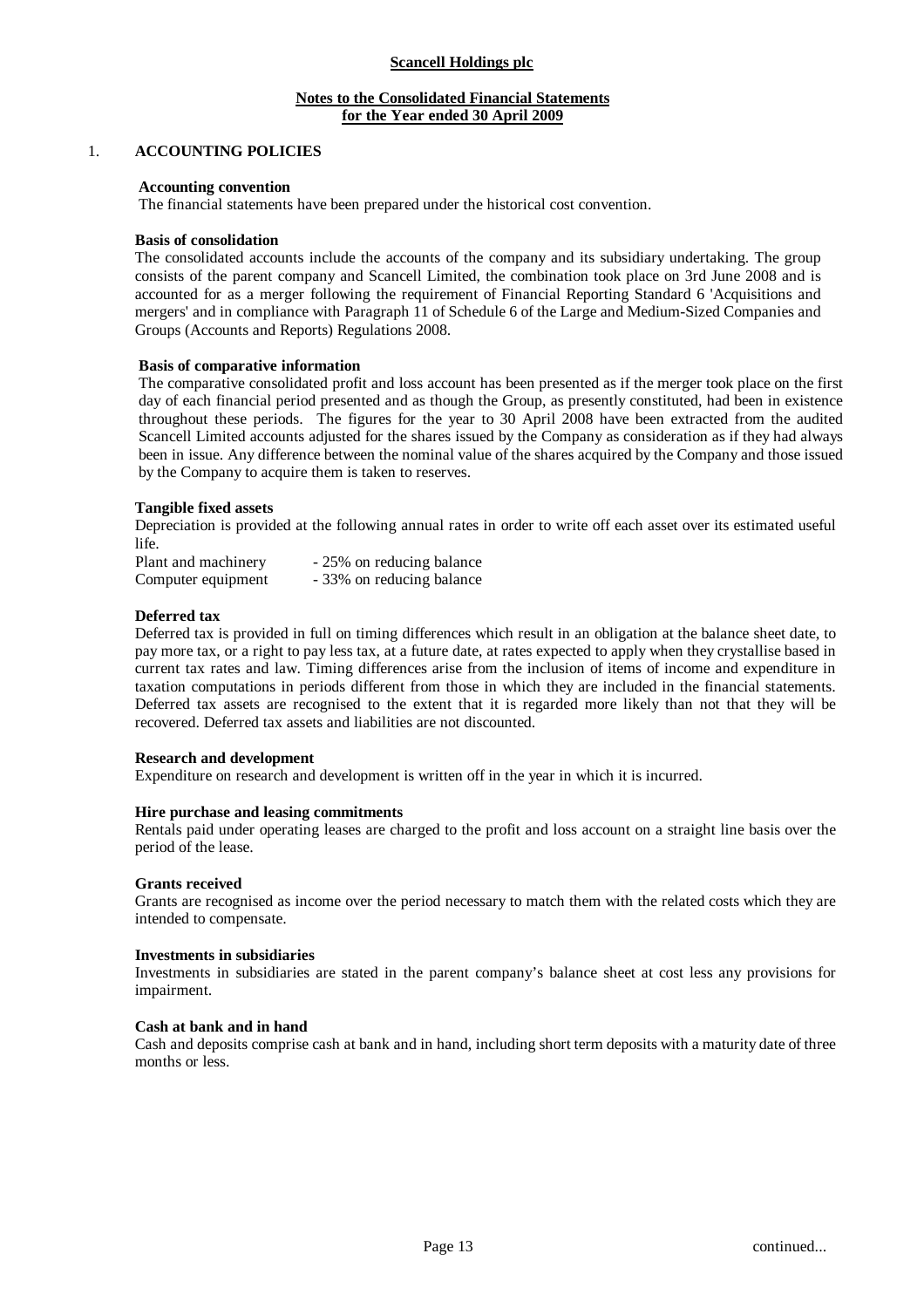## **Notes to the Consolidated Financial Statements - continued for the Year ended 30 April 2009**

## 2. **OTHER OPERATING INCOME**

|                   | 30.4.09 | 30.4.08 |
|-------------------|---------|---------|
|                   | ىم      | ົ       |
| Sundry receipts   | 131     | -       |
| Government grants | 212,500 | -       |
|                   |         |         |
|                   | 212,631 | ۰       |
|                   |         |         |

During the year grants amounting to £212,500 were receivable by the company, of this £138,271 were not received by the year end, and are included within other debtors.

## 3. **STAFF COSTS**

|                       | Year Ended<br>30.04.09 | Year Ended<br>30.4.08 |
|-----------------------|------------------------|-----------------------|
|                       | £                      | £                     |
| Directors' salaries   | 14,000                 | 15,000                |
| Wages and salaries    | 131,138                | 111,076               |
| Social security costs | 13,751                 | 11,539                |
|                       | 158,889                | 137,615               |

The average monthly number of employees during the period was as follows:

|                    | Year Ended | Year Ended |
|--------------------|------------|------------|
|                    | 30.04.09   | 30.4.08    |
| Research employees | 4          |            |
| Other employees    |            |            |
|                    |            |            |

## 4. **OPERATING LOSS**

The operating loss is stated after charging:

|                                                                           | Year Ended<br>30.04.09 | Year Ended<br>30.4.08 |
|---------------------------------------------------------------------------|------------------------|-----------------------|
|                                                                           | £                      | £                     |
| Other operating leases                                                    | 14,056                 | 10,763                |
| Depreciation - owned assets                                               | 27,770                 | 26,983                |
| Auditor's remuneration – fees payable for audit of the company            | 6,000                  |                       |
| Auditor's remuneration – fees payable for the audit of subsidiary company | 6,000                  | 10,000                |
| Research and development expenditure                                      | 709,283                | 222,927               |
| Directors' remuneration                                                   | 37,725                 | 15,000                |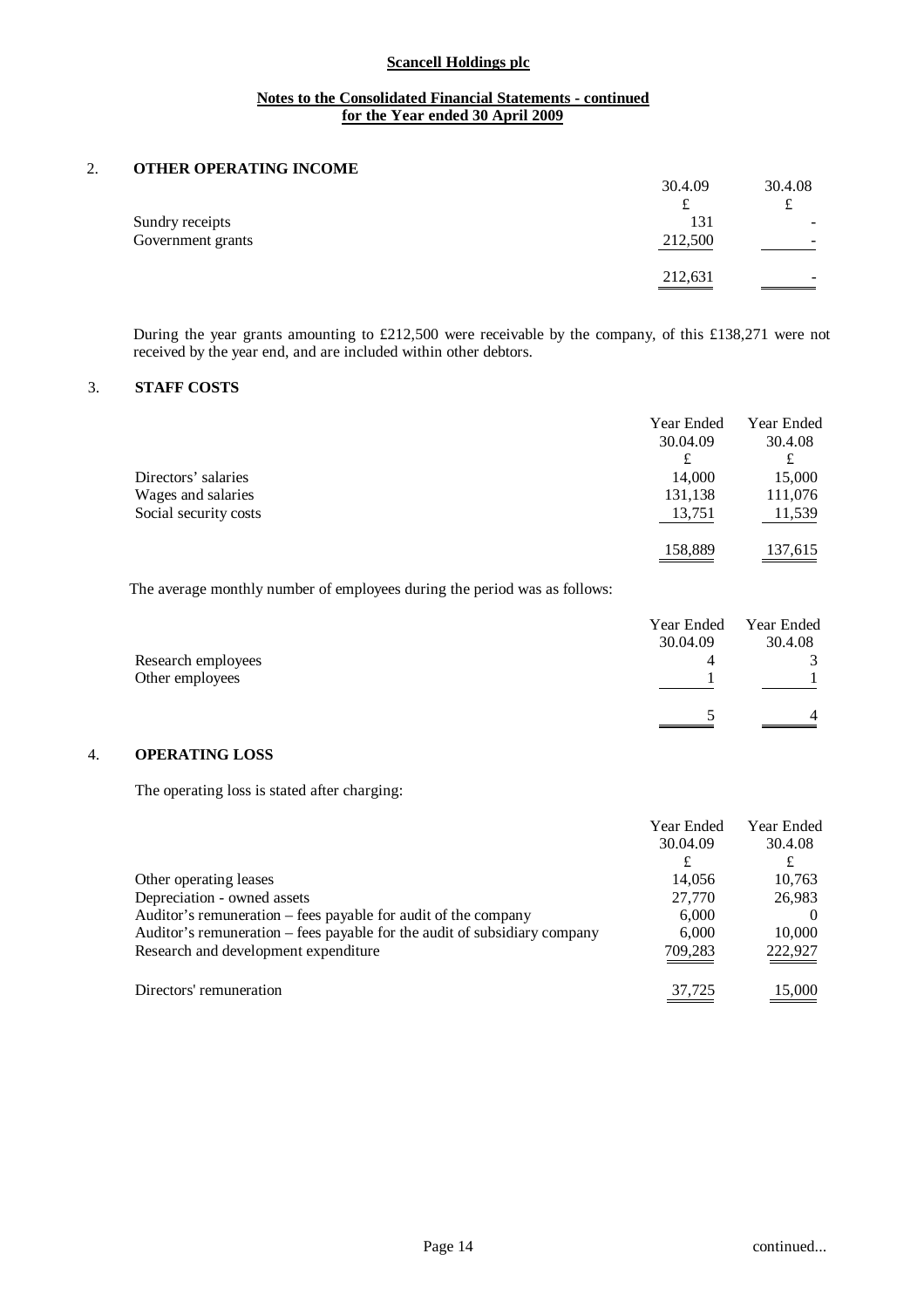## **Notes to the Consolidated Financial Statements - continued for the Year ended 30 April 2009**

## 5. **TAXATION**

## **Analysis of the tax credit**

The tax credit on the loss on ordinary activities for the period was as follows:

|                                                      | Year Ended | Year Ended |
|------------------------------------------------------|------------|------------|
|                                                      | 30.04.09   | 30.4.08    |
|                                                      |            |            |
| Current tax:                                         |            |            |
| UK corporation tax                                   | (48, 158)  | (43, 732)  |
| Adjustment to prior years' Corporation tax provision | (136, 755) |            |
| Tax on loss on ordinary activities                   | (184, 913) | (43,732)   |

#### **Factors affecting the tax credit**

The tax assessed for the year is lower than the standard rate of corporation tax in the UK. The difference is explained below:

| Loss on ordinary activities before tax                                                 | 30.4.09<br>£<br>(844,944) | 30.4.08<br>£<br>(449,039) |
|----------------------------------------------------------------------------------------|---------------------------|---------------------------|
| Loss on ordinary activities                                                            |                           |                           |
| multiplied by the standard rate of corporation tax<br>in the UK of $21\%$ (2008 - 20%) | (177, 438)                | (89, 808)                 |
| Effects of:                                                                            |                           |                           |
| Disallowed expenditure                                                                 | 79                        | 1,136                     |
| Timing differences                                                                     | (3, 473)                  | (1,460)                   |
| Research and development tax refund                                                    | (48, 158)                 | (43, 732)                 |
| Prior period refund                                                                    | (136, 755)                |                           |
| Unrelieved trading losses carried forward                                              | 180,832                   | 90,132                    |
| Current tax credit                                                                     | (184,913)                 | (43,732)                  |

The tax repayable balance includes £136,755 which relates to a tax refund for the year ended 30th April 2007.

The subsidiary company has tax losses to carry forward against future profits of approximately  $\text{\pounds}2,700,000$ (30th April 2008 - £2,000,000)

A deferred tax asset has not been recognised in respect of these losses as the subsidiary company does not anticipate sufficient taxable profits to arise within the immediate future to fully utilise them.

The estimated value of the deferred tax asset not recognised, measured at a standard rate of 21% is £567,000 (30th April 2008 - (20%) - £400,000)

### 6. **LOSS OF PARENT COMPANY**

As permitted by Section 408 of the Companies Act 2006, the profit and loss account of the parent company is not presented as part of these financial statements.

The parent company's loss for the financial year was (£88,698).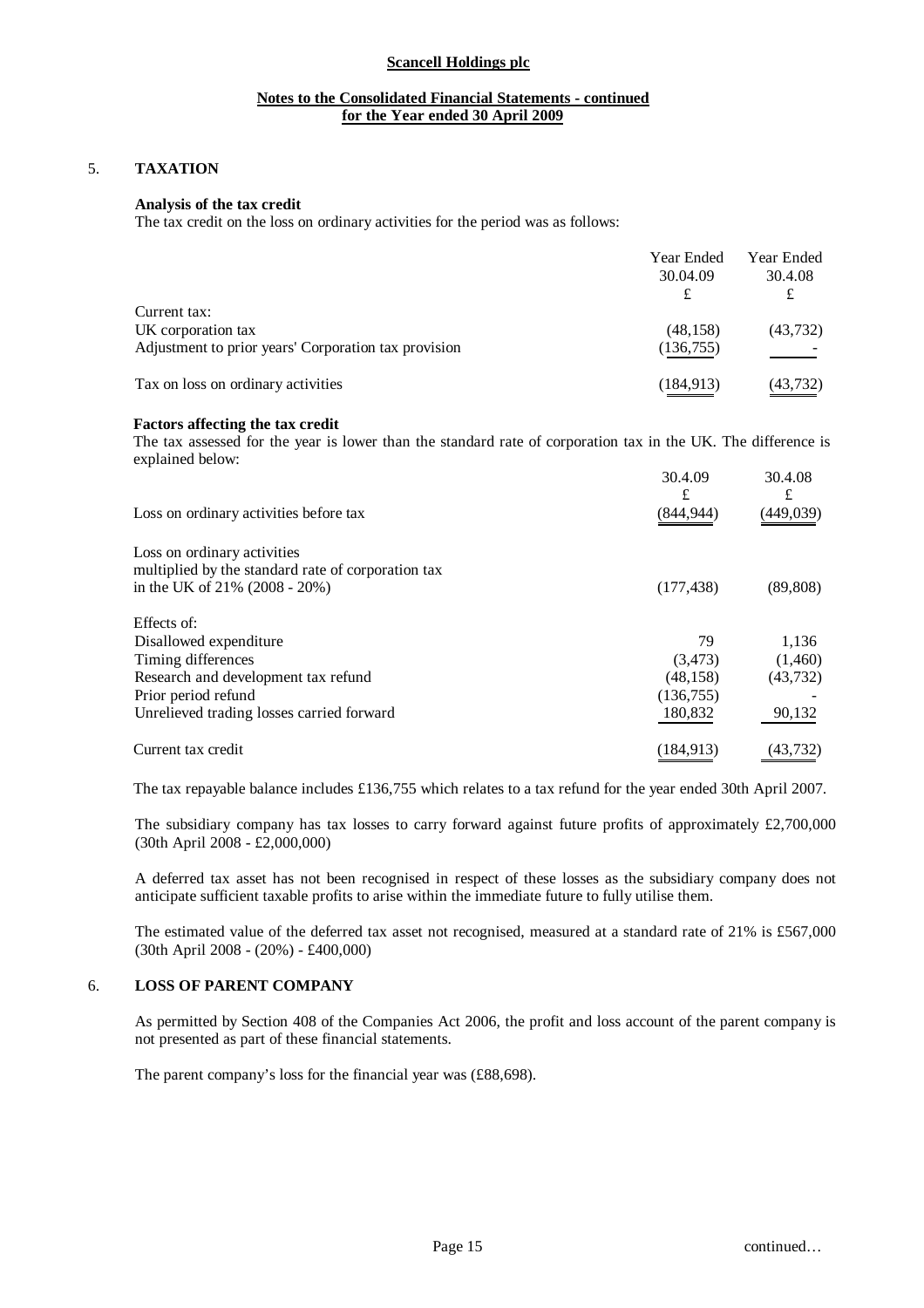## **Notes to the Consolidated Financial Statements - continued for the Year ended 30 April 2009**

## 7. **MERGER INFORMATION**

Scancell Limited and Scancell Holdings plc merged on 6th June 2008, this was effected by the existing shareholders of Scancell Limited being give 4 shares in Scancell Holdings plc for each of their original shares, this transfer was completed on 14th July 2008**.**

No significant accounting adjustments were required to achieve consistency of accounting policies as a result of the merger.

Scancell Limited had losses in the current period of £37,239 prior to the merger, and had net assets of £1,009,954.

Scancell Holdings Plc had losses in the current period of nil prior to the merger, and had net assets of nil at that time.

The comparative results in these financial statements relate wholly to Scancell Limited.

## 8. **TANGIBLE FIXED ASSETS**

| Group                 | Plant and<br>machinery<br>£ |
|-----------------------|-----------------------------|
| <b>COST</b>           |                             |
| At 1 May 2008         | 253,628                     |
| <b>Additions</b>      | 23,383                      |
| At 30 April 2009      | 277,011                     |
| <b>DEPRECIATION</b>   |                             |
| At 1 May 2008         | 166,976                     |
| Charge for period     | 27,770                      |
| At 30 April 2009      | 194,746                     |
| <b>NET BOOK VALUE</b> |                             |
| At 31 April 2009      | 82,265                      |
| At 30 April 2008      | 86,652                      |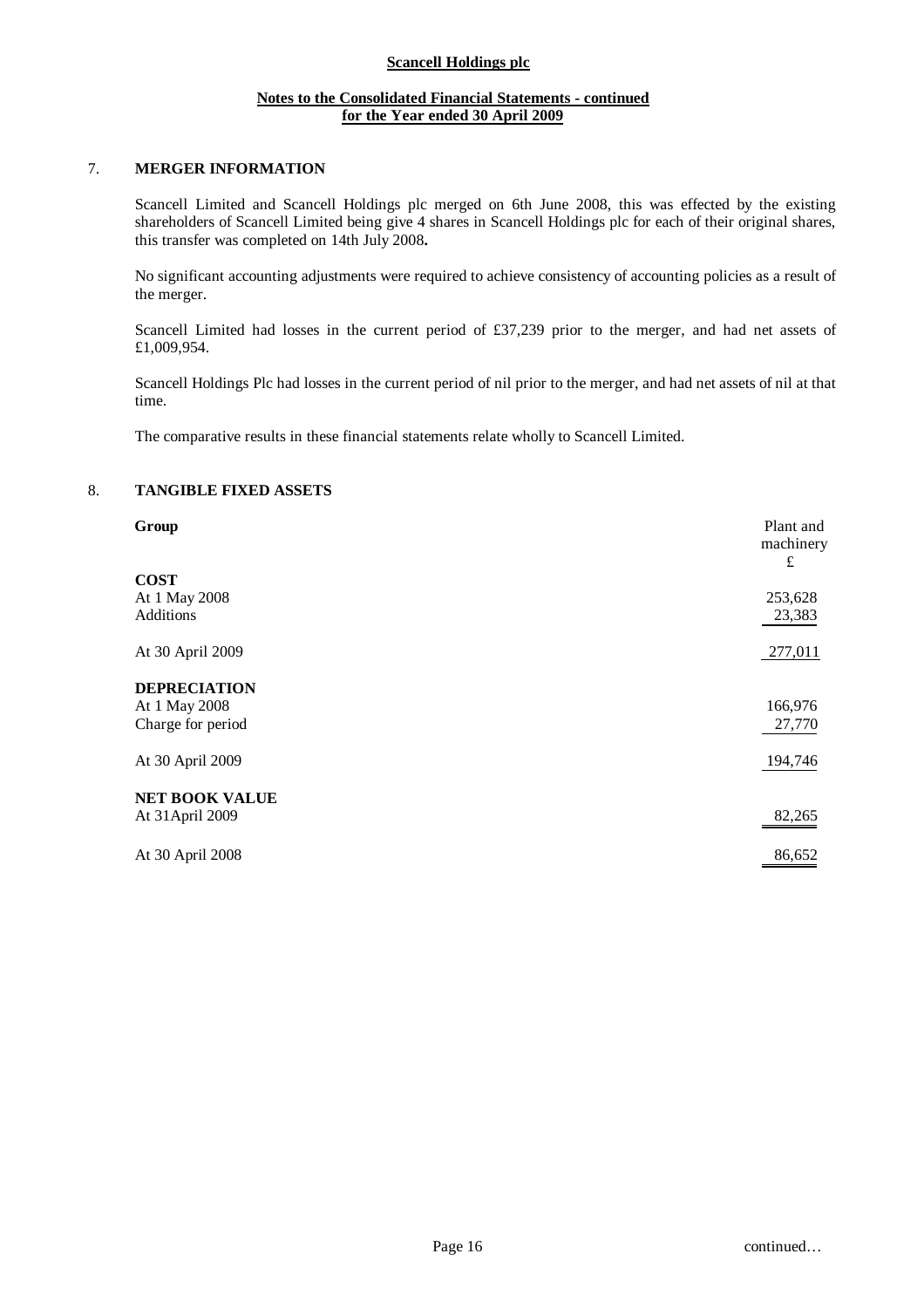## **Notes to the Consolidated Financial Statements - continued for the Year ended 30 April 2009**

## 9. **FIXED ASSET INVESTMENTS**

| Company                                   | Shares in<br>group<br>undertakings<br>£ |
|-------------------------------------------|-----------------------------------------|
| <b>COST</b><br><b>Additions</b>           | 76,030                                  |
| At 30 April 2009                          | 76,030                                  |
| <b>NET BOOK VALUE</b><br>At 30 April 2009 | 76,030                                  |

The group or the company's investments at the balance sheet date in the share capital of companies include the following:

# **Subsidiary**

### **Scancell Limited**

Nature of business: Discovery and development of treatments for cancer.

|                                | $\%$    |            |            |
|--------------------------------|---------|------------|------------|
| Class of shares:               | holding |            |            |
| Ordinary                       | 100.00  | 30.04.09   | 30.04.08   |
|                                |         |            |            |
| Aggregate capital and reserves |         | 475.860    | 1,047,193  |
| Loss for the period            |         | (571, 333) | (405, 307) |
|                                |         |            |            |

## 10. **DEBTORS**

|                                               | Group     |           | Company   |  |
|-----------------------------------------------|-----------|-----------|-----------|--|
|                                               | 30.04.09  | 30.04.08  | 30.04.09  |  |
| Amounts falling due within one year:          |           |           |           |  |
|                                               | $\pounds$ | $\pounds$ | $\pounds$ |  |
| Trade debtors                                 | 8         | 8         |           |  |
| Amounts owed by group undertakings            |           |           |           |  |
| Other debtors                                 | 138,271   | 722       |           |  |
| Tax                                           | 189,683   | 43,732    |           |  |
| Value added tax                               | 74,187    | 3,999     | 24,207    |  |
| Prepayments                                   | 2,441     | 2,684     |           |  |
|                                               | 404,590   | 51,145    | 24,207    |  |
| Amounts falling due after more than one year: |           |           |           |  |
| Amounts owed by group undertakings            |           |           | 1,354,751 |  |
|                                               |           |           | 1,354,751 |  |
|                                               |           |           |           |  |
| Aggregate amounts                             | 404,590   | 51,145    | 1,378,958 |  |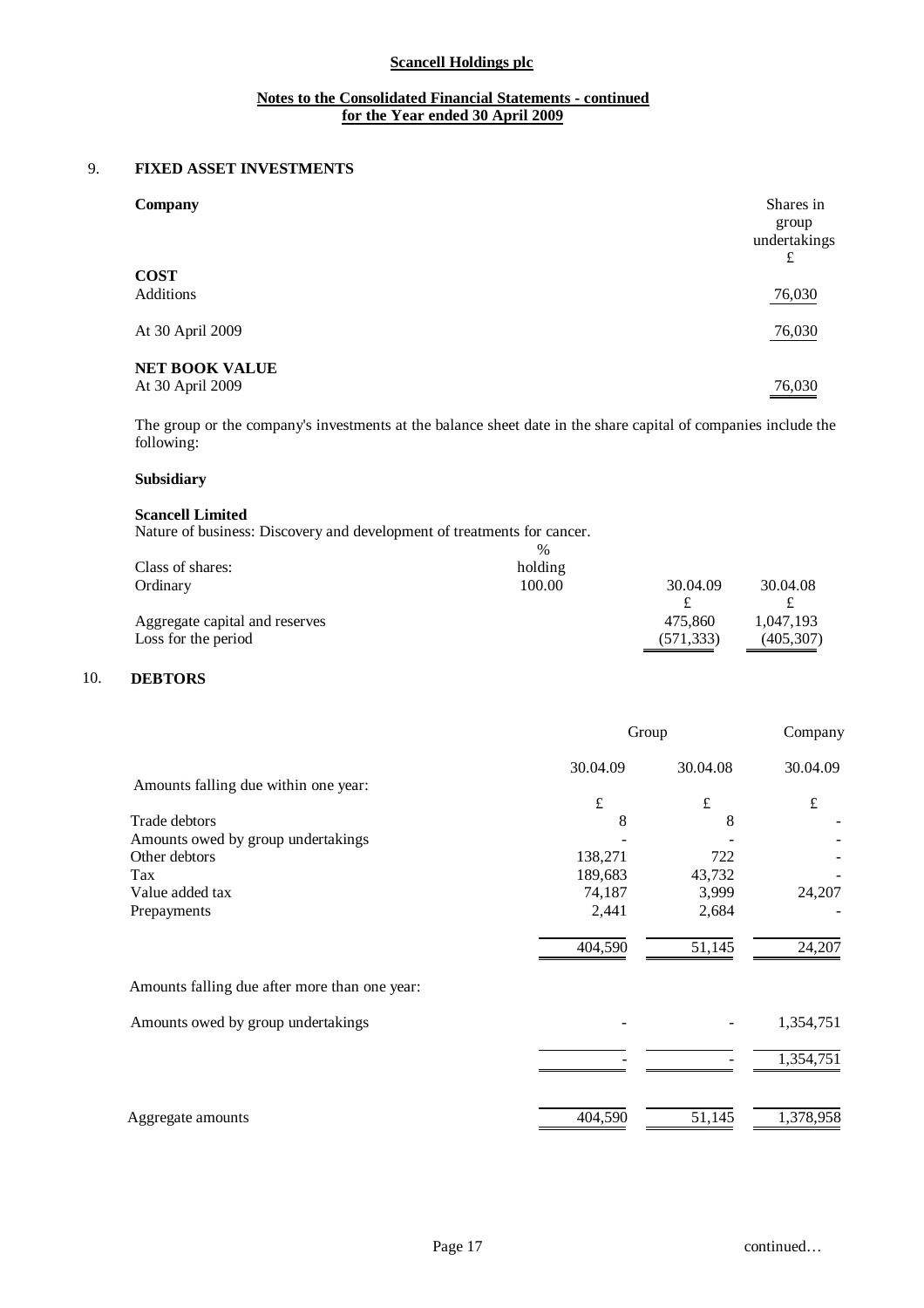### **Notes to the Consolidated Financial Statements - continued for the Year ended 30 April 2009**

## 11. **CREDITORS: AMOUNTS FALLING DUE WITHIN ONE YEAR**

|                                 | Group    |          | Company  |  |
|---------------------------------|----------|----------|----------|--|
|                                 | 30.04.09 | 30.04.08 | 30.04.09 |  |
|                                 | £        | £        | £        |  |
| Trade creditors                 | 77,971   | 32,344   |          |  |
| Social security and other taxes | 4,582    | 3,428    |          |  |
| Other creditors                 | 68,554   | 52,579   |          |  |
| Accrued expenses                | 15,624   |          | 15,624   |  |
|                                 | 166,731  | 88,351   | 15,624   |  |

### 12. **OPERATING LEASE COMMITMENTS**

The following operating lease payments are committed to be paid within one year:

|                            |              | Land and<br>buildings |  |
|----------------------------|--------------|-----------------------|--|
|                            | 30.4.09<br>£ | 30.4.08<br>£          |  |
| Expiring:                  |              |                       |  |
| Within one year            | 12,596       | -                     |  |
| Between one and five years |              | 12,596                |  |

### 13. **CALLED UP SHARE CAPITAL**

| Alloted, issued and fully paid: |                 |                  |          |
|---------------------------------|-----------------|------------------|----------|
| Number                          | Class           | Nominal<br>Value | 30.04.09 |
| 10,275,551                      | Ordinary shares | 1p               | 102,756  |

On 3rd June 2008 the company issued 6,267,500 1p ordinary shares at par on the basis of 4 shares for every one share held in Scancell Limited.

On 15th July 2008 the company issued 1,335,548 1p ordinary shares at par on the basis of 4 shares for every one share held in Scancell Limited, in accordance with the drag along provisions. Following this transfer the merger of Scancell Limited and Scancell Holdings plc was complete.

On 22nd September 2008, the company was listed on the plus market and 2,599,170 Ordinary Shares of 1p each were issued as fully paid at a premium of 59p per share.

On 19 December 2008 the company issued 73,333 new ordinary shares of 1p each in lieu of advisory fees relating to the admission of the Company onto the PLUS-quoted market at a price of 60p per share.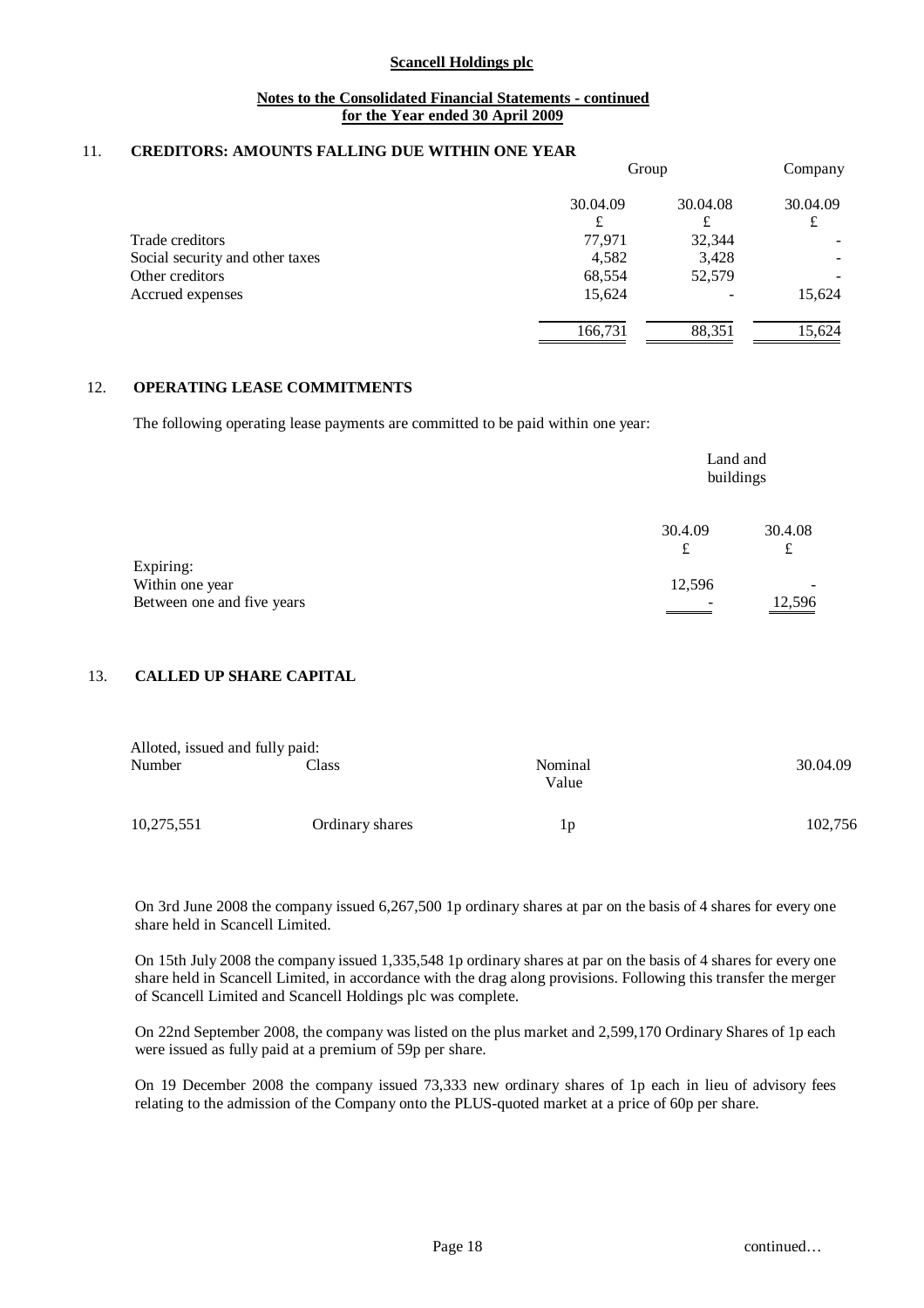## **Notes to the Consolidated Financial Statements - continued for the Year ended 30 April 2009**

## 13. **CALLED UP SHARE CAPITAL - CONTINUED**

#### **Share options**

The company had the following share options in place at 30 April 2009.

The Chairman Mr D E Evans, was granted 304,000 options in Scancell Holdings Plc exercisable at 60 pence per share.

These options shall vest and become capable of exercise according to the following schedule:

| Net exit value        | Number of shares over which option<br>granted |
|-----------------------|-----------------------------------------------|
| Between £5m $&$ £15m  | 76,000                                        |
| Between £15m $&$ £25m | 152,000                                       |
| Over $£25m$           | 304,000                                       |

The company has granted options to subscribe for the Company's shares to various persons. The share options that were granted are as follows: **Number of** 

|               |                       | Number of |
|---------------|-----------------------|-----------|
| Date granted  | <b>Exercise price</b> | shares    |
| April 2009    | 25p                   | 5,864     |
| December 2008 | 50p                   | 29,000    |
| January 2009  | 60p                   | 14,500    |
| April 2009    | 94p                   | 2,932     |
| December 2008 | £3.125                | 12,000    |
|               |                       | 64.296    |

### 14. **RESERVES**

**Group**

|                        | Totals<br>£ | Profit<br>and loss<br>account<br>£ | Share<br>premium<br>£ | Merger<br>reserve<br>£ |
|------------------------|-------------|------------------------------------|-----------------------|------------------------|
| At 1 May 2008          | 971,163     | (4,072,265)                        |                       | 5,043,428              |
| Deficit for the year   | (660, 031)  | (660, 031)                         |                       |                        |
| Premium on share issue | 1,576,776   |                                    | 1,576,776             |                        |
| Share issue expenses   | (151, 470)  |                                    | (151, 470)            |                        |
| At 30 April 2009       | 1,736,438   | (4,732,296)                        | 1,425,306             | 5,043,428              |

#### **Company**

|                        | Totals<br>£ | Profit<br>and loss<br>account<br>£ | <b>Share</b><br>premium |
|------------------------|-------------|------------------------------------|-------------------------|
| Deficit for the period | (88, 698)   | (88, 698)                          |                         |
| Premium on share issue | 1,576,776   | ۰                                  | 1,576,776               |
| Share issue expenses   | (151, 470)  |                                    | (151, 470)              |
| At 30 April 2009       | 1,336,608   | (88, 698)                          | 1,425,306               |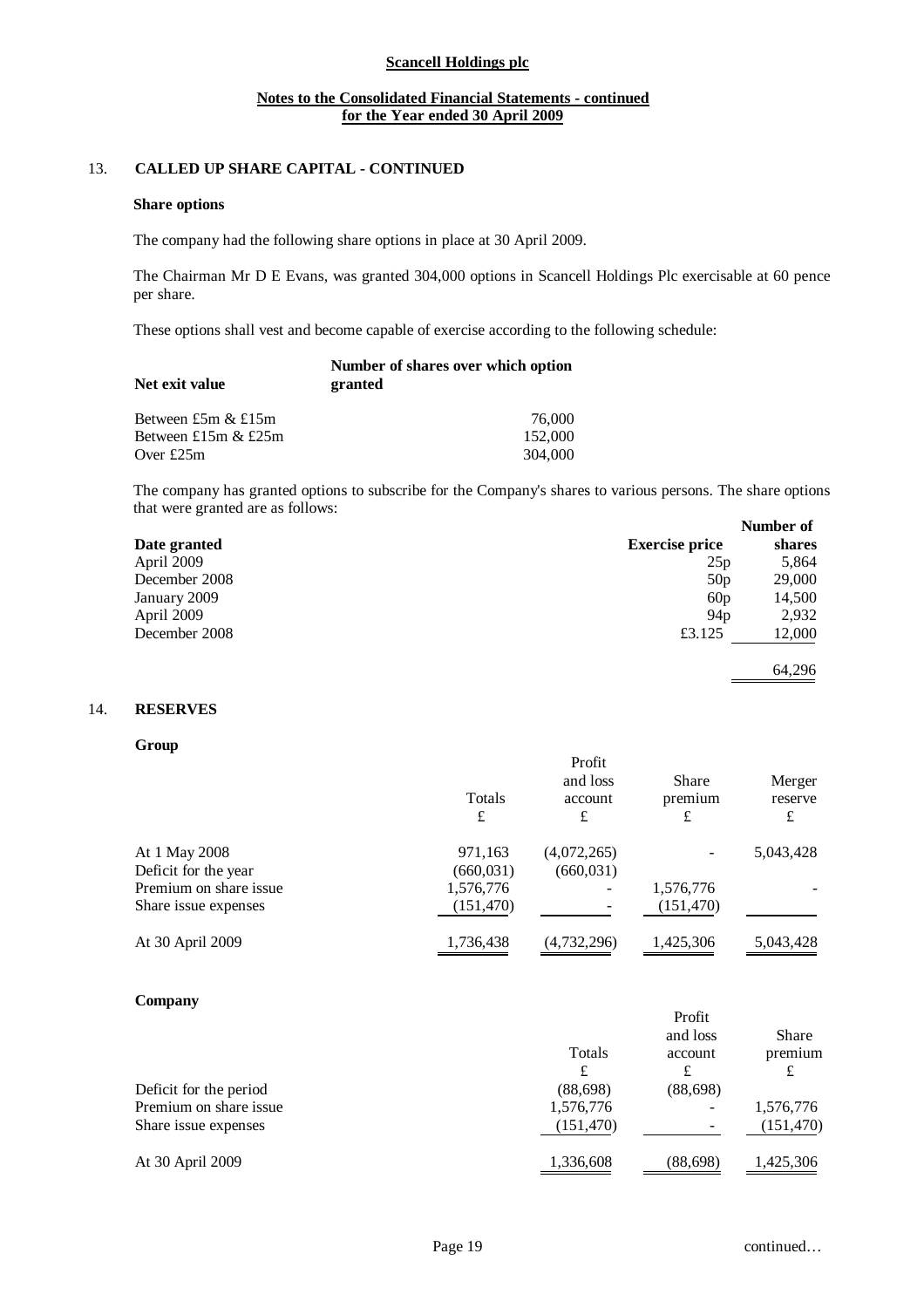## **Notes to the Consolidated Financial Statements - continued for the Year ended 30 April 2009**

## 15. **RELATED PARTY DISCLOSURES**

During the year to 30 April 2009 the following directors provided consultancy services to the company as follows:

| Professor L Durrant | £42.659 | $(2008: \pounds25,400)$        |
|---------------------|---------|--------------------------------|
| Mr D Evans          | £21,250 | $(2008: \text{Enil})$          |
| Mr N J Evans        | £8.520  | $(2008: \text{\pounds}6, 876)$ |
| Dr R M Goodfellow   | £48,059 | $(2008: \pounds30, 523)$       |
| Mr T M Rippon       | £2.475  | $(2008: \text{Enil})$          |

At the year end the following balances were outstanding:

| Professor L Durrant | £nil   | $(2008: \pounds2,500)$  |
|---------------------|--------|-------------------------|
| Mr D Evans          | £6.250 | $(2008: \text{Enil})$   |
| Mr N J Evans        | £3.100 | $(2008: \text{Enil})$   |
| Dr R M Goodfellow   | £6,068 | $(2008: \pounds2, 671)$ |
| Mr T M Rippon       | £nil   | $(2008: \text{Enil})$   |

All of the above transactions were conducted on normal commercial terms.

Professor L Durrant, Mr N J Evans and Dr R M Goodfellow provide their consultancy through limited companies.

### 16. **POST BALANCE SHEET EVENTS**

Post the year-end, Scancell signed an agreement with Ichor Medical Systems ('Ichor') to use Ichor's TriGrid™ electroporation device for the delivery of SCIB1 during Scancell's forthcoming pre-clinical and clinical studies of SCIB1.

Scancell also has the option to license TriGrid<sup>™</sup> for commercial use on payment of certain undisclosed milestones and royalties.

Post the year-end, Scancell secured a licensing agreement with Merck Serono, for two key patents required for the further development and commercialisation of protein ImmunoBody® vaccines. Under the agreement, Scancell has non-exclusive worldwide rights to use the two patents to further develop and commercialise ImmunoBody® vaccines in all therapeutic areas in both humans and animals.

Scancell has also granted Merck Serono an option to negotiate an exclusive license under Scancell's ImmunoBody® platform technology for up to five Merck Serono targets.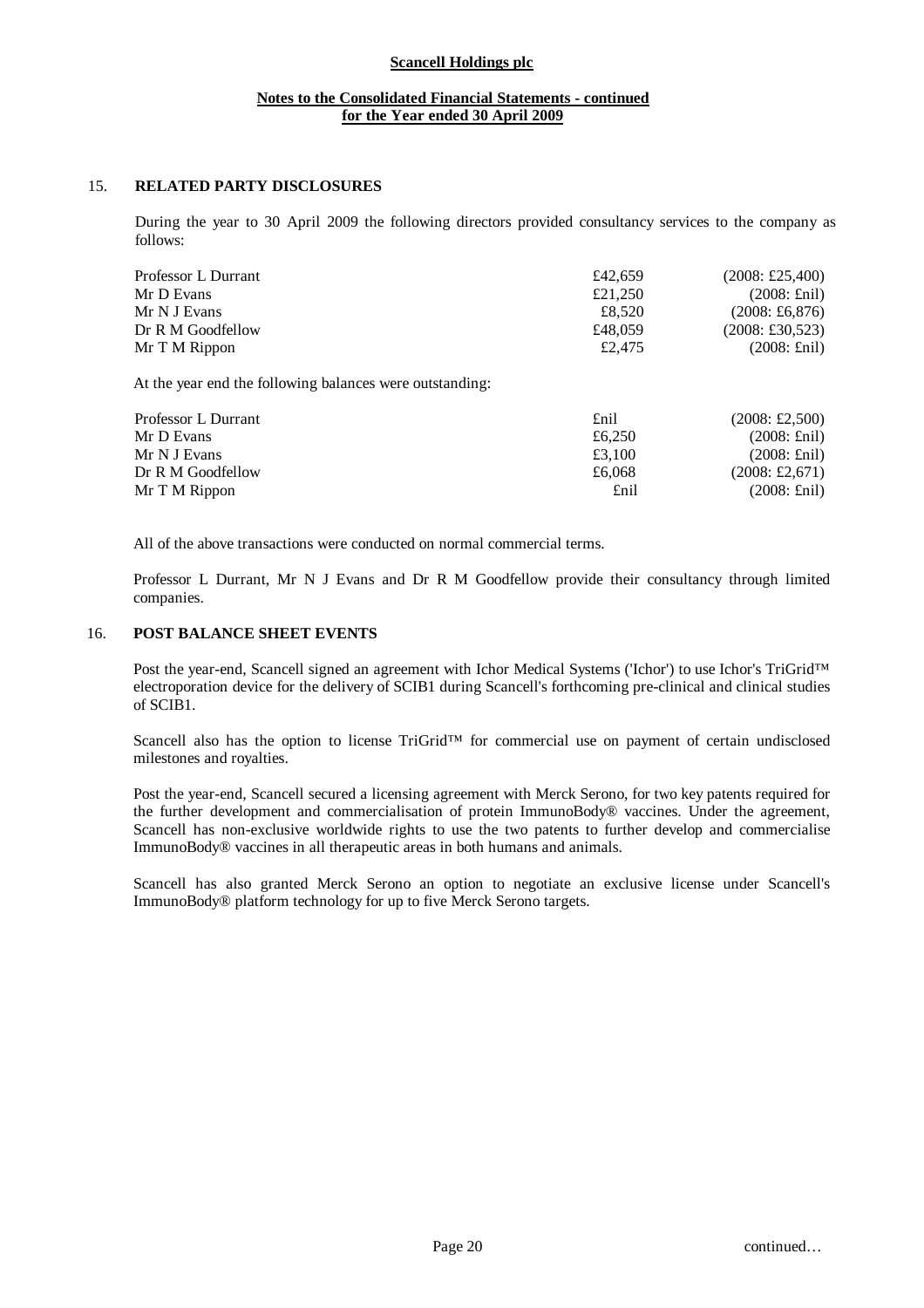## **Notes to the Consolidated Financial Statements - continued for the Year ended 30 April 2009**

# 17. **RECONCILIATION OF MOVEMENTS IN SHAREHOLDERS' FUNDS**

### **Group**

| 30.04.08                 |
|--------------------------|
| £                        |
| (405, 307)               |
| 422,945                  |
| (402, 100)               |
| (384, 462)               |
| 1,431,655                |
| 1,047,193                |
|                          |
| $\mathbf f$<br>(88, 698) |
| 1,603,502                |
| (151, 470)               |
|                          |
| 76,030                   |
| 1,439,364                |
|                          |
| 1,439,364                |
| 1,439,364                |
|                          |

## 18. **RECONCILIATION OF OPERATING LOSS TO NET CASH OUTFLOW FROM OPERATING ACTIVITIES**

|                                            | Year Ended<br>30.04.09<br>£ | Year Ended<br>30.04.08 |
|--------------------------------------------|-----------------------------|------------------------|
| Operating loss                             | (902, 226)                  | (509, 688)             |
| Depreciation charges                       | 27,770                      | 26,983                 |
| Government grants                          | (212,500)                   |                        |
| Decrease/(Increase) in debtors             | (207, 494)                  | 12,394                 |
| Increase in creditors                      | 78,380                      | 30,869                 |
| Net cash outflow from operating activities | 1,216,070                   | (439,442)              |